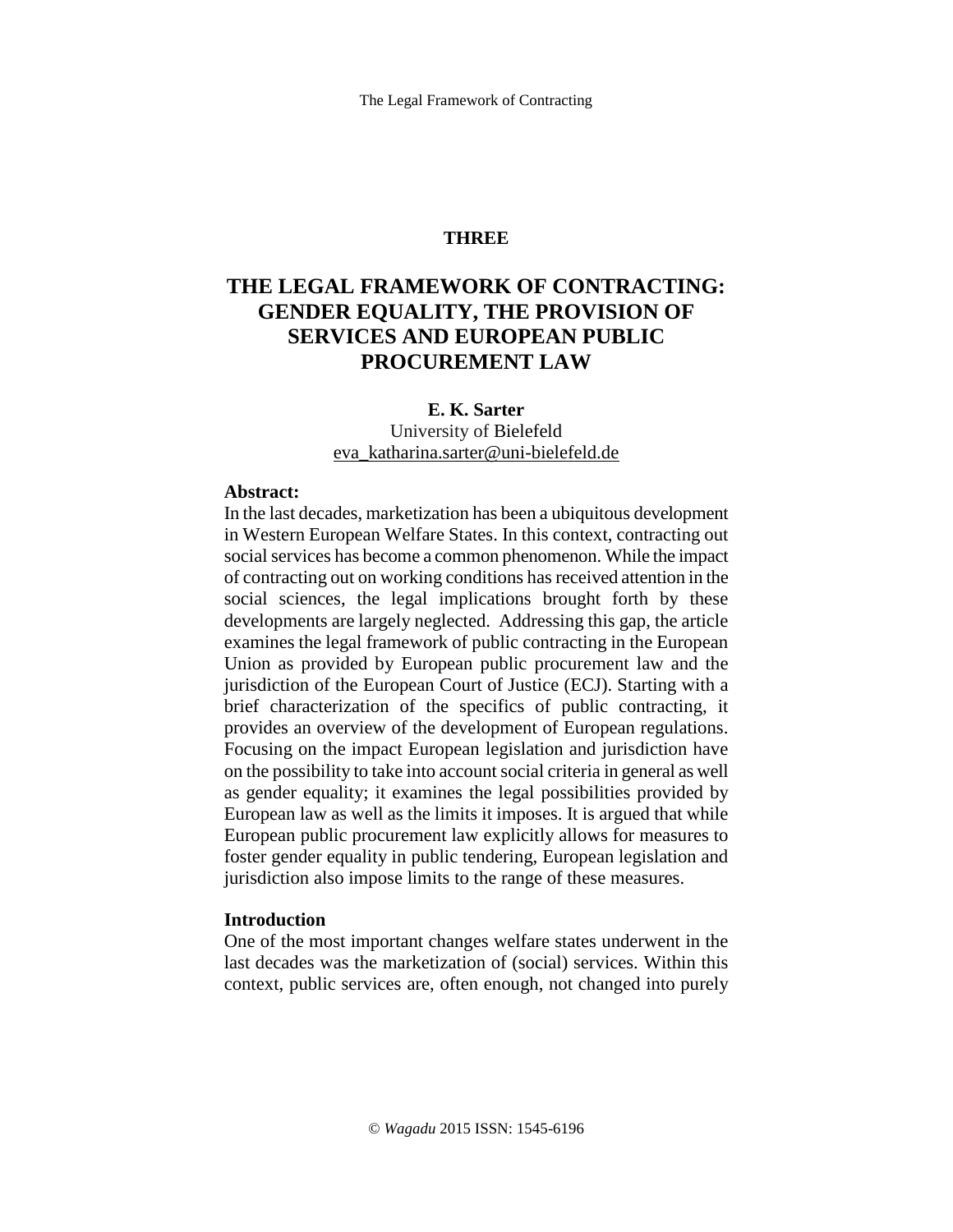privatized structures which directly offer certain services to paying customers. Rather, services that are 'contracted out' frequently replace publicly provided social services (a good overview of developments can be found in Bode, 2009; Pollitt & Bouckaert, 2011). As the production of specific services is outsourced, the state no longer provides the services directly. However, by buying services on behalf of the state, it acts as an intermediate between the (end) consumer and the provider. This mode of private production and subsequent public provision via contracting modifies not only the formal provision of services, but it also triggers far reaching changes. In contrast to the public provision of services which in the European Union is a national matter, the purchasing and contracting by public authorities is placed under the scrutiny of European legislation and jurisprudence. In many countries, the public sector is a "majorsource of employment in areas associated with women's employment" (Rubery, 2013, p. 44). Especially social services are a female dominated domain. Therefore, the structural changes implied by contracting introduce new challenges in the promotion of gender equality in employment.

Thus, contracting out leads to a detachment of the works carried out and services provided from the public sector. Thisimplies that regulations that are centered on public sector employment are not binding for services contracted out. Furthermore, unlike public sector employment itself, public contracting is regulated by competitionbased policies at the European level which limit the extent to which national regulatory agencies can compel companies bidding for public contracts to promote gender equality. In 2014, the European Parliament passed Directive 2014/23/EU of the European Parliament and of the Council of 26 February 2014 on the award of concession contracts. Prior to Directive 2014/24, European secondary legislation had only extended to the award of public procurement contracts. Yet, social services are oftentimes not placed under the public procurement regime, but are rendered under the form of concession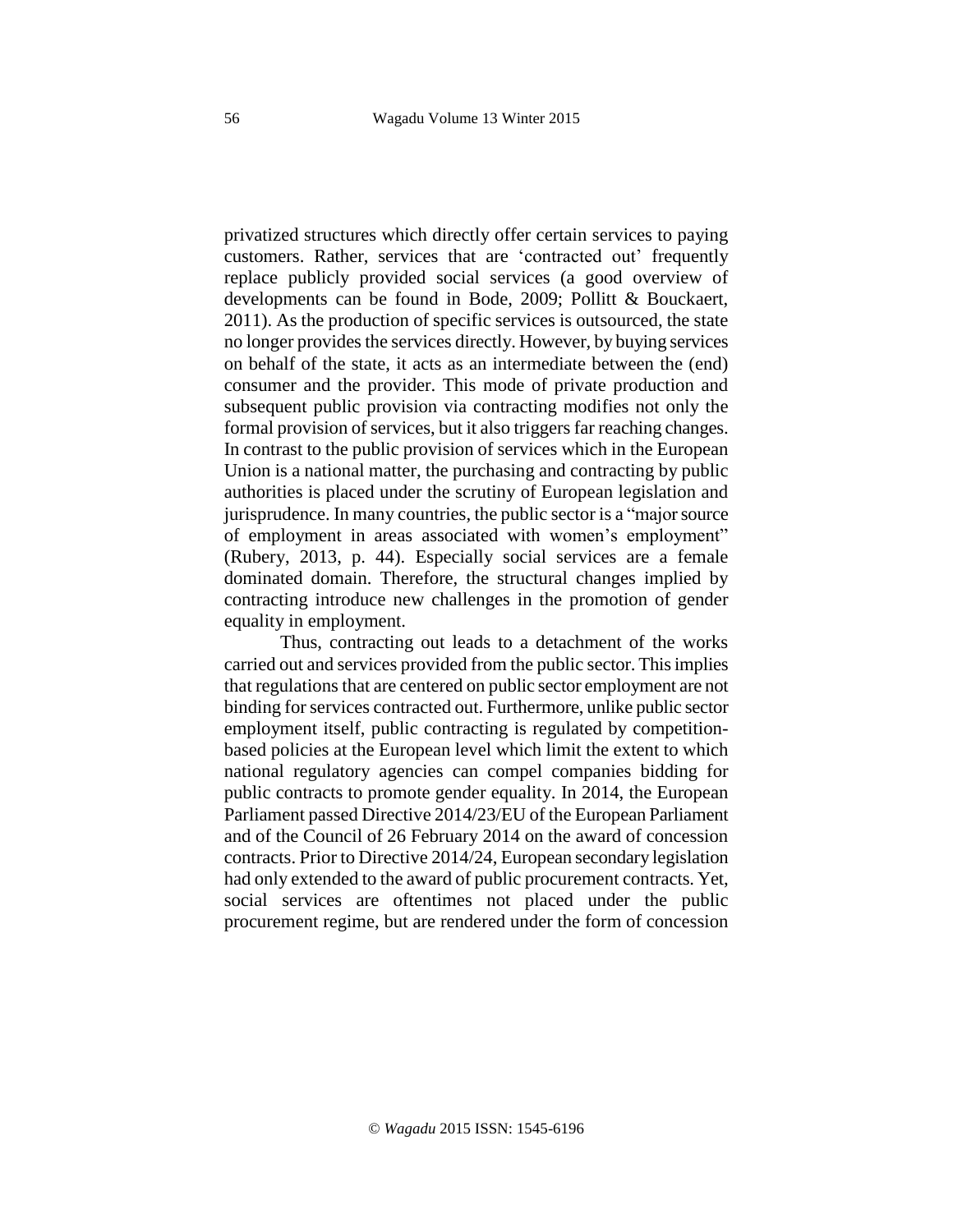contracts.<sup>1</sup> Thereby, a whole range of services which were not under the scrutiny of European secondary law are now placed under the same legal conditions of public tendering.

Against this background and given increasing European regulations of public purchasing, the question arises what these changes mean for working conditions in service delivery as well as for gender-based policies. While the impact of contracting out has received attention in the social sciences, its legal aspects have been neglected. The paper addressesthis gap by providing an introduction to the legal framework set by European public procurement regulations and their impact on the inclusion of regulations with social objectives in public tendering. It focuses on the legal framework for national public procurement regulations and practices that is set by European public procurement law. The article analyzes the impact European public procurement law has on the legal possibility to take into account gender equality in regulations and practices of public procurement at national and subnational level. It thereby does not touch on domestic practices in public tendering as such, but provides an account of the overall framework of public tendering that domestic provisions and tendering practices have to reckon with. Starting with a brief outline of European regulations related to gender equality and the promotion of women, I argue that contracting out impacts the regulation of working conditions and gender equality in services that are outsourced to the private sector. Focusing on the legal dimension of contracting and gender equality, I then analyze the legal basis and framework within which contracting takes place and which has the potential to influence working conditions. This is based on the fact that, in contrast to publicly provided services, employment conditions do not fall under public sector regulations. Moreover, contracting places tendering under the scrutiny of European (economic) regulations. Focusing on the latter,

j

<sup>&</sup>lt;sup>1</sup> While as well public procurement contracts as concession contracts are public contracts, the distribution of economic risks in these two modes of contracting is the main difference (C-274/09 Privater Rettungsdienst und Krankentransport Stadler vs. Zweckverband für Rettungsdienst und Feuerwehralarmierung Passau for a short description of the case see among others McGowan, 2011).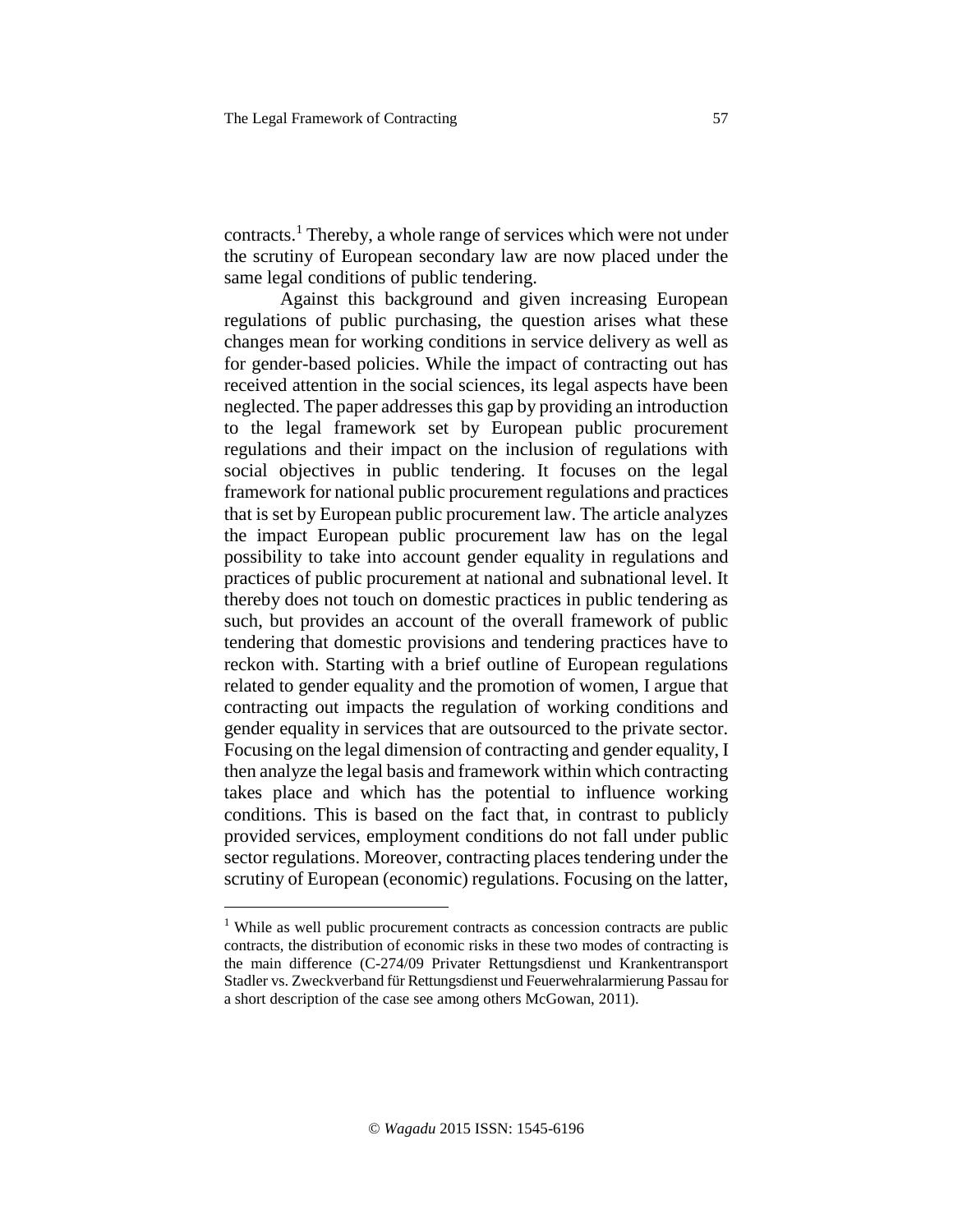the development of European regulations that set the frame within which tendering is taking place, is characterized. I outline the specific tension between the economic underpinnings of public procurement regulations and social objectives in tendering to argue that while European (henceforth EU) regulations since the mid-2000s explicitly acknowledge the validity of social criteria, these are at the same time placed under specific and rather tight constraints. Outlining these constraints, the main points are then summarized in the concluding remarks.

### **Gender, Employment, and EU Policies**

In the EU, regulations on gender equality have a rather long tradition. The funding treaty of the European Economic Community (EEC) set the first stipulations on non-discrimination. <sup>2</sup> Thus, Article 119 of the so-called Treaty of Rome stipulated that "each Member State shall during the first stage ensure and subsequently maintain the application of the principle that men and women should receive equal pay for equal work."<sup>3</sup> While the Treaty of Rome provided a starting

j

 $2$  In this context, it has to be kept in mind that non-discrimination in the context of gender equality in public tendering can take two distinct points of reference: First, an economic approach focusing on the non-discrimination between tenderers as an essential part of the fundamental freedoms. This notion refers to equal treatment between economic operators non-regarding their origin. It is a basic point of reference for the internal market and European economic regulations. Secondly, non-discrimination also is a central point of concern for (European) regulations on gender equality, requiring equal treatment between people non-regarding their sex. <sup>3</sup> This stipulation was not grounded on a teleological reasoning of equality but can be traced back to purely economic concerns centering on competition: Based on the assumption that (the continuance of) unequal pay between men and women might create distortions on the market, most importantly France (which had establishes the right to equal pay earlier than other member states of the EEC) feared that unequal pay would favor undertakings in member states that did not adhere to this principle (Hoskyns, 1992). It therefore argued a stipulation that set equal pay a binding stipulation all member of the Community had to ensure. While economic concern had given raise to the inclusion of equal pay as one of the principle laid down in the funding Treaty, it not remain a purely economically based issue for long. Thus, Burri & Prechal (2013) highlight that the European Court of Justice ruled not even twenty years later, in 1976, that this stipulation also had a social aim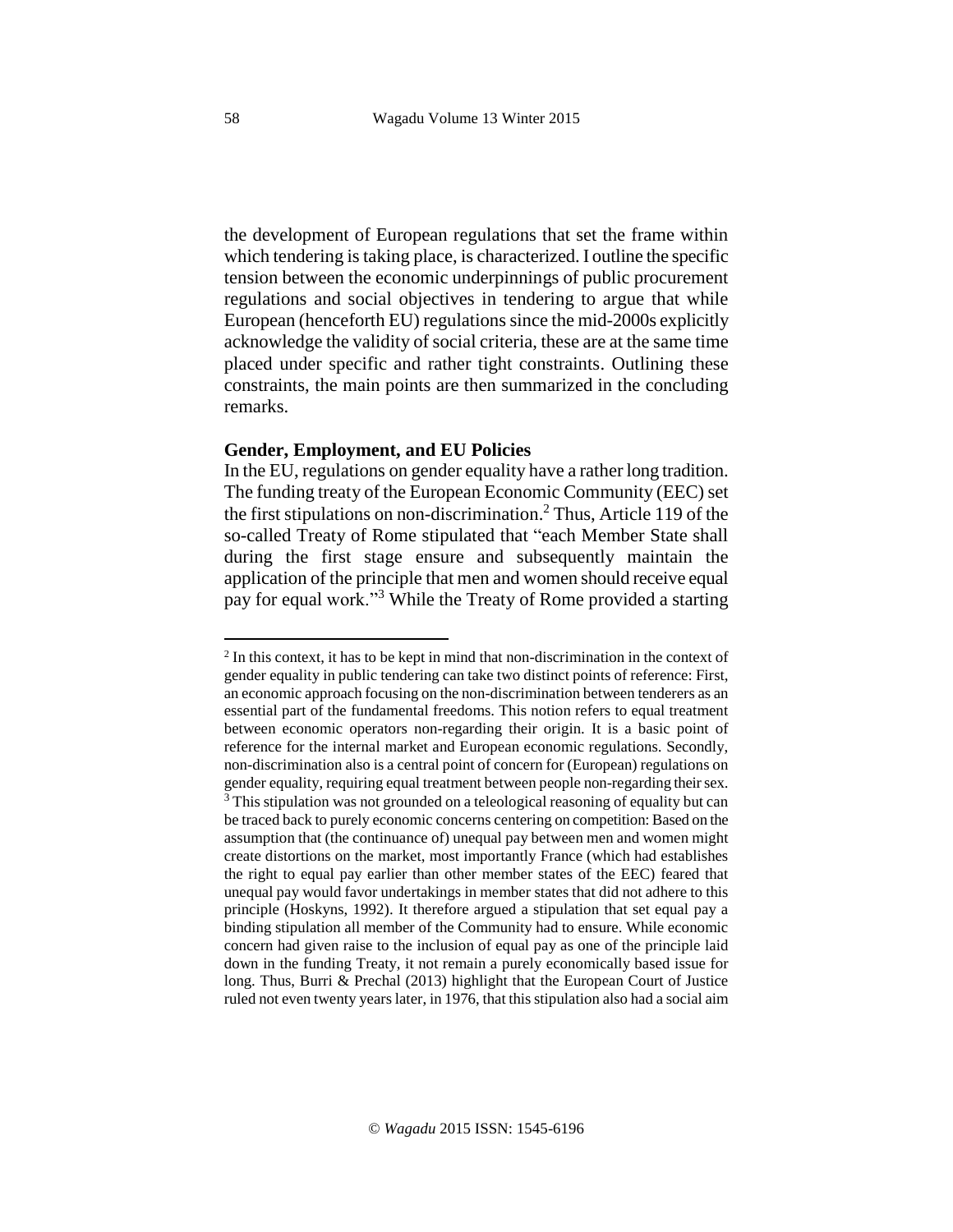j

point for an expanding legislation and jurisdiction on gender equality, it wasn't until the 1970s that secondary regulations on gender equality and non-discrimination were issued.<sup>4</sup> Since then, the development of gender policies gained momentum (Klein, 2013). However, during a first period, European legislation on gender equality was mainly limited to the sphere of non-discrimination in employment (Lombardo, 2003, p. 161).

In the early 1990s, European regulations started surpassing this rather narrow scope (Klein, 2013, p. 84ff). In 1992, a Directive regarding pregnant and breast-feeding workers and the right to maternity leave wasintroduced at European level (Council Directive 92/85/EEC). In 1996, a Directive introduced an obligation of member states to adopt legislation for parental leave that foresees certain minimum provisions (Council Directive 96/34/EC). The most the important extension of gender equality legislation during this time was the introduction of Gender Mainstreaming,<sup>5</sup> which stimulated

<sup>5</sup> In 1996 the European Commission defined Gender Mainstreaming as "mobilizing all general policies and measures specifically for the purpose of achieving equality

and in 2000, it held that the economic aim were to be regarded assecondary against the fundamental human rights principle of equal pay.

<sup>&</sup>lt;sup>4</sup> In this time namely Council Directive 75/117/EEC of 10 February 1975 on the approximation of the laws of the Member States relating to the application of the principle of equal pay for men and women; Council Directive 76/207/EEC of 9 February 1976 on the implementation of the principle of equal treatment for men and women as regards access to employment, vocational training and promotion, and working conditions; Council Directive 76/207/EEC of 9 February 1976 on the implementation of the principle of equal treatment for men and women as regards accessto employment, vocational training and promotion, and working conditions; Council Directive 79/7/EEC of 19 December 1978 on the progressive implementation of the principle of equal treatment for men and women in matters of social security; Council Directive 79/7/EEC of 19 December 1978 on the progressive implementation of the principle of equal treatment for men and women in matters of social security; Council Directive 86/378/EEC of 24 July 1986 on the implementation of the principle of equal treatment for men and women in occupational social security schemes; Council Directive 86/613/EEC of 11 December 1986 on the application of the principle of equal treatment between men and women engaged in an activity, including agriculture, in a self-employed capacity, and on the protection of self-employed women during pregnancy and motherhood were passed.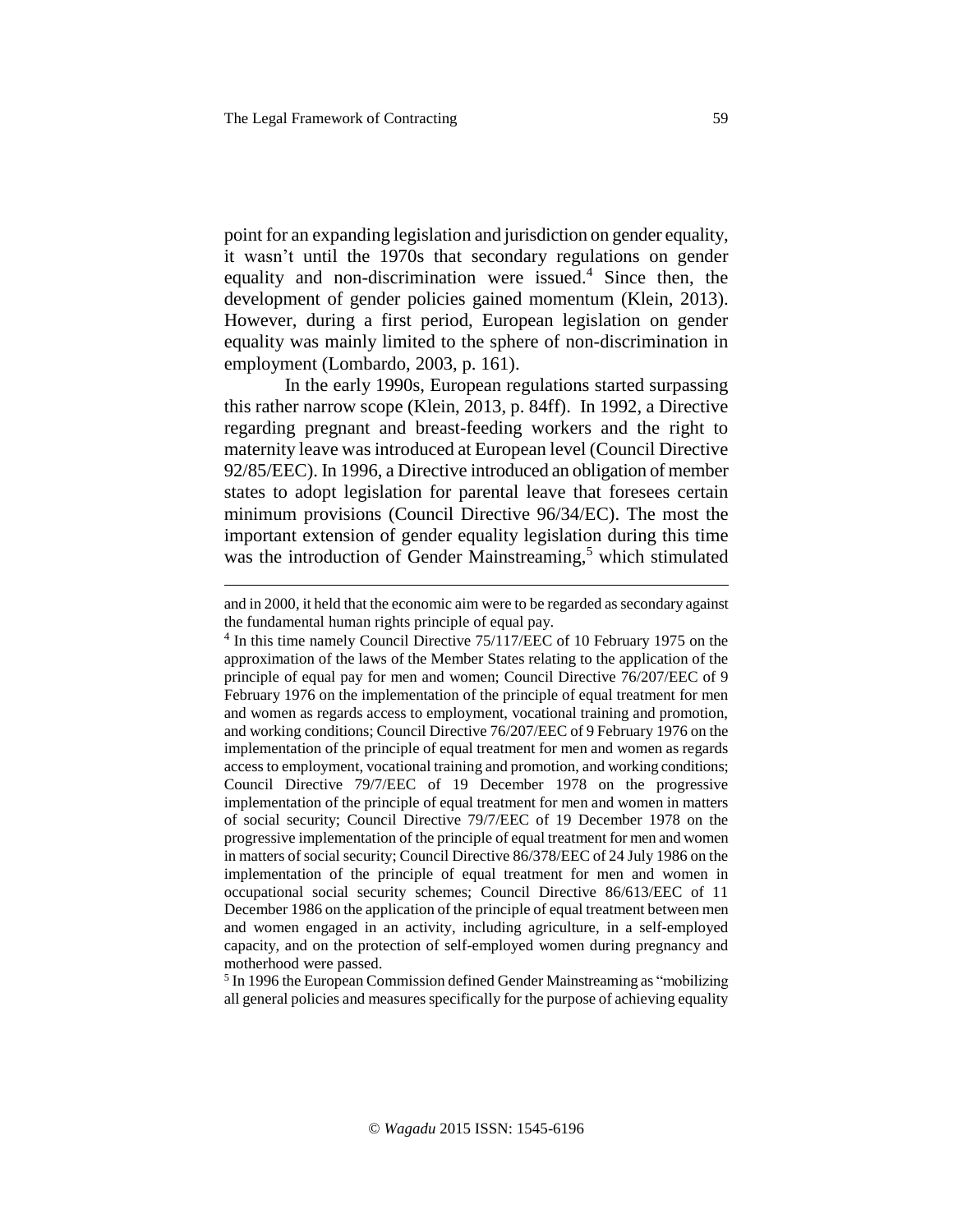governments and institutional actors to take into account a gender perspective and an analysis of the gender impact of actions and policies. This and the fact that gender had increasingly become a point of reference in political debates and statements at the European level led Lombardo (2003, p. 163) to conclude "[…] that a shift is taking place from an equal opportunities approach to a more global and comprehensive one."

In brief, at the European level, gender policies originated in provisions aiming at equal treatment and expanded from there. Today they encompass non-discrimination as well as the promotion of opportunities for women beyond the mere scope of antidiscrimination measures (Lombardo, 2003, p. 161ff). Thereby, some European regulations are laid down in generally binding primary and secondary law while others take the form of non-binding recommendations. At national level, more specific measures have been introduced in order to foster women's opportunities and to contribute to gender equality. A wide array of measures has been implemented in the public sector in order to promote equal opportunities for women. To take but one example, in Germany the law requires public employers to institute plans known as *Frauenförderplan* for the promotion of women (Lewalter, 2013, p. 2). In contrast to universally binding regulations, these kinds of gender equality measures only apply to a given sector (i.e. the public sector).

### **Contracting out and Gender Equality**

Services and especially social services are female dominated domains of the labor market. In recent decades, social services have increasingly been marketized and contracted out. Today the availability of an increasingly broad range of services is secured by public contracts. This affects a wide range of different services such as job brokerage and case management services (Bruttel, 2005), further training schemes and specific trainings, services in child and youth welfare and integration assistance (Jasper & Recke, 2010, p.

by actively and openly taking into account at the planning stage their possible effects on the respective situations of men and women (Gender perspective)." (European Commission, 1996: 3)

j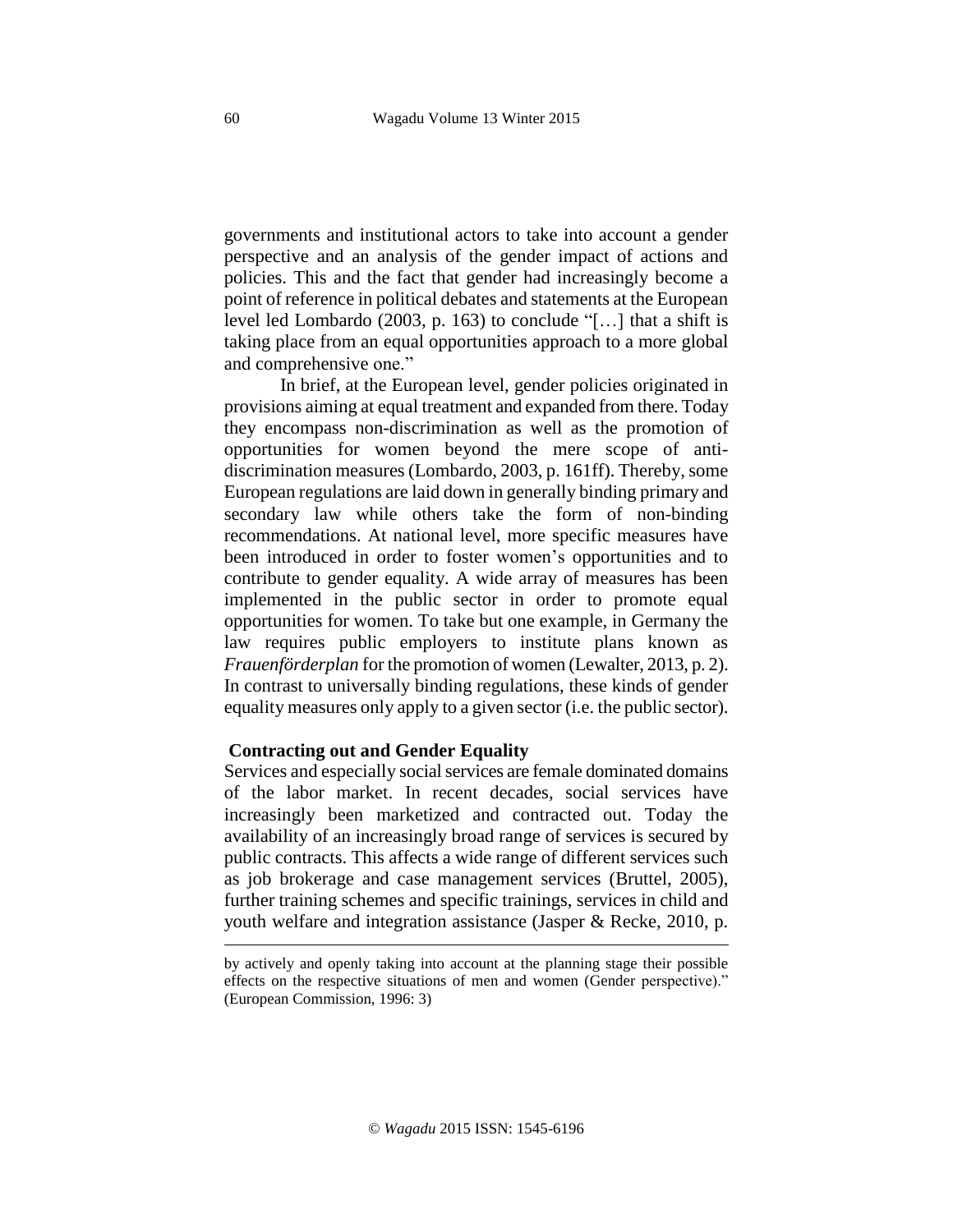105f), cleaning (for an analysis for contracting for cleaning services in the UK see Equality and Human Rights Commission, 2014), and the operation of kindergartens.

While contracting for services is not a new phenomenon (Lane, 2000, p. 147), its importance has thoroughly increased throughout the last decades (Bell & Fageda 2007, p. 519f; Veggeland 2008, p. 280; Pollitt & Bouckaert, 2011, p. 24). Contracting out services affects working conditions as well as states' agencies opportunities to influence them. This situation concerns women in several ways: most contracted out services remain female-dominated and shape an important part of female employment. In these services a high percentage of the cost of a given services is determined by personnel costs. A price based competition might create incentivesto lower wages and poorer working conditions.

Contracting out transforms the provision of services into a contractual relationship based on a split between a (private) provider and a (public) purchaser. By turning publicly provided services into services provided by a third party, contracting out introduces a change with (potential) impact on wages, working conditions as well as gender related measures. In these public contracts, universally binding regulations have to be upheld. This is also explicitly stated in European public procurement regulations; hence, Directive 2014/24 states that "Member States shall take appropriate measures to ensure that in the performance of public contracts economic operators comply with applicable obligations in the fields of environmental, social and labor law established by Union law, national law, collective agreements or by the international environmental, social and labor law provisions listed in Annex X" (Directive 2014/24, Article 18(2)). Further regulations refer also to subcontracting and state that "observance of the obligations referred to in Article 18(2) [which refer to 'applicable obligations in the fields of environmental, social and labor law established by Union law, national law, collective agreements or by the international environmental, social and labor law' listed in the Annex of the Directive, author] by subcontractors is ensured through appropriate action by the competent national authorities acting within the scope of their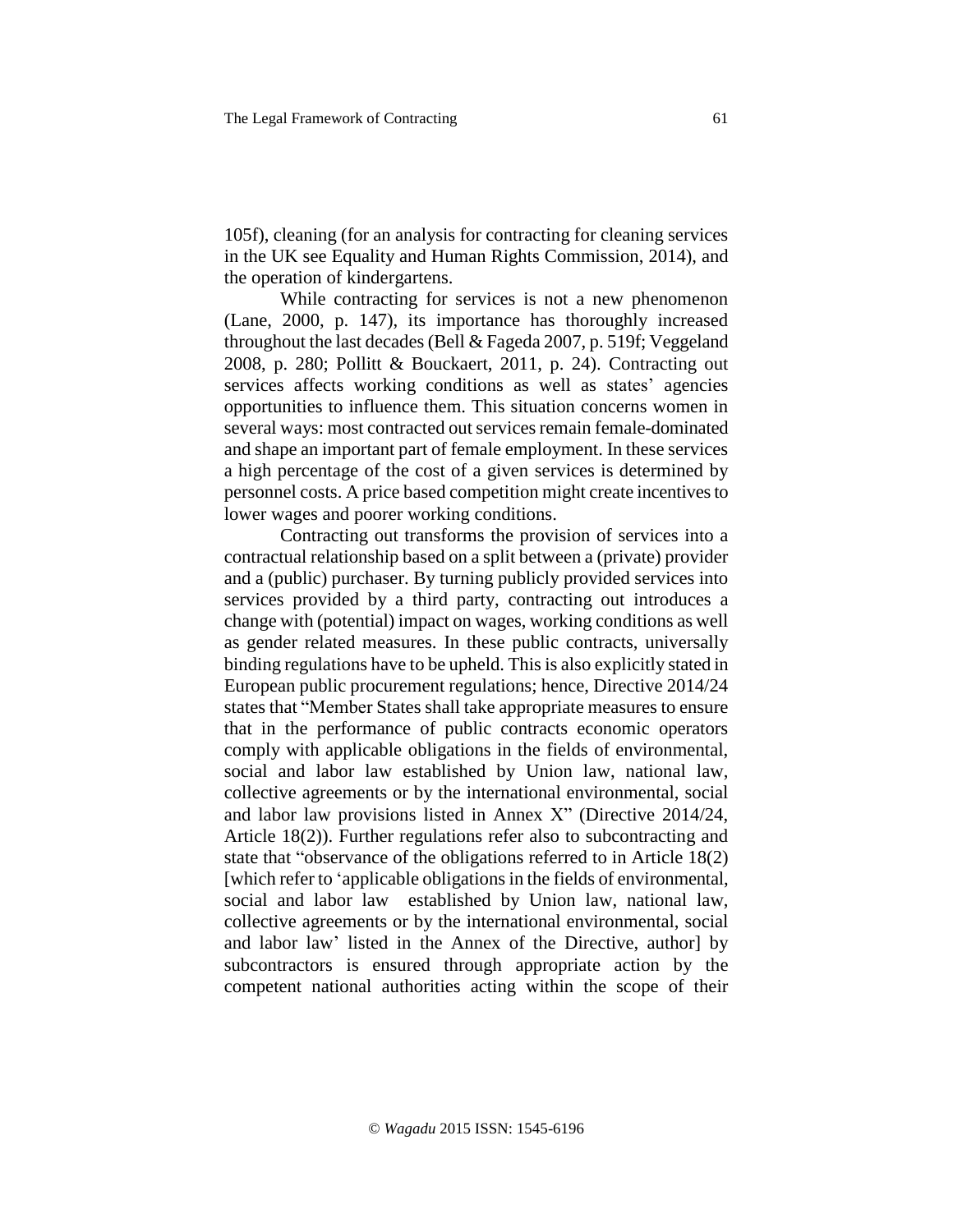responsibility and remit" (Directive 2014/24, Article 71(1)). Therefore, Directive 2014/24 explicitly states: "It is necessary to ensure some transparency in the subcontracting chain […]" (Recital 105). Furthermore, national law may allow or require the contracting authority to ask for the indication of the share of the individual contract that will be subcontracted (Directive 2014/24 Article 71(2)).

Directive 2014/24 furthermore states that "[p]ublic contracts should not be awarded to economic operators that have participated in a criminal organization or have been found guilty of corruption, fraud to the detriment of the Union's financial interests, terrorist offences, money laundering or terrorist financing. The non-payment of taxes or social security contributions should also lead to mandatory exclusion at the level of the Union" (Directive 2014/24, Recital 100). If an enterprise is in breach of binding obligations such as the payment of taxes or social security contributions, it can be excluded from tendering (see Directive 2014/24, Article 57(2)). Yet, requirements that are specific to the public sector lose their impact as the services become contracted out. Hence, in addition to general working conditions in female dominated services, the question therefore arises as to how contracting out specifically affects equal opportunities and measures to promote gender equality.

### **Development of European public Procurement Law**

Government purchasing was for a long time excluded from international trade regulations. In what is now the EU, first legal regulations affecting public procurement practices date back to the origin of this association of states. Since the Treaty of Rome, the principle of non-discrimination regarding the movement of goods and services is one of the cornerstones of regulating (among other things) public purchasing (Arrowsmith, 2009, 254ff). Contracting has to contend with this requirement of non-discrimination. Exceptions apply (among others) to a certain range of services which are connected to the "exercise of official authority". However, in practice, the reach of this exception is highly restricted. Hence, Hatzopoulos states that "[t]he official authority exception […] is of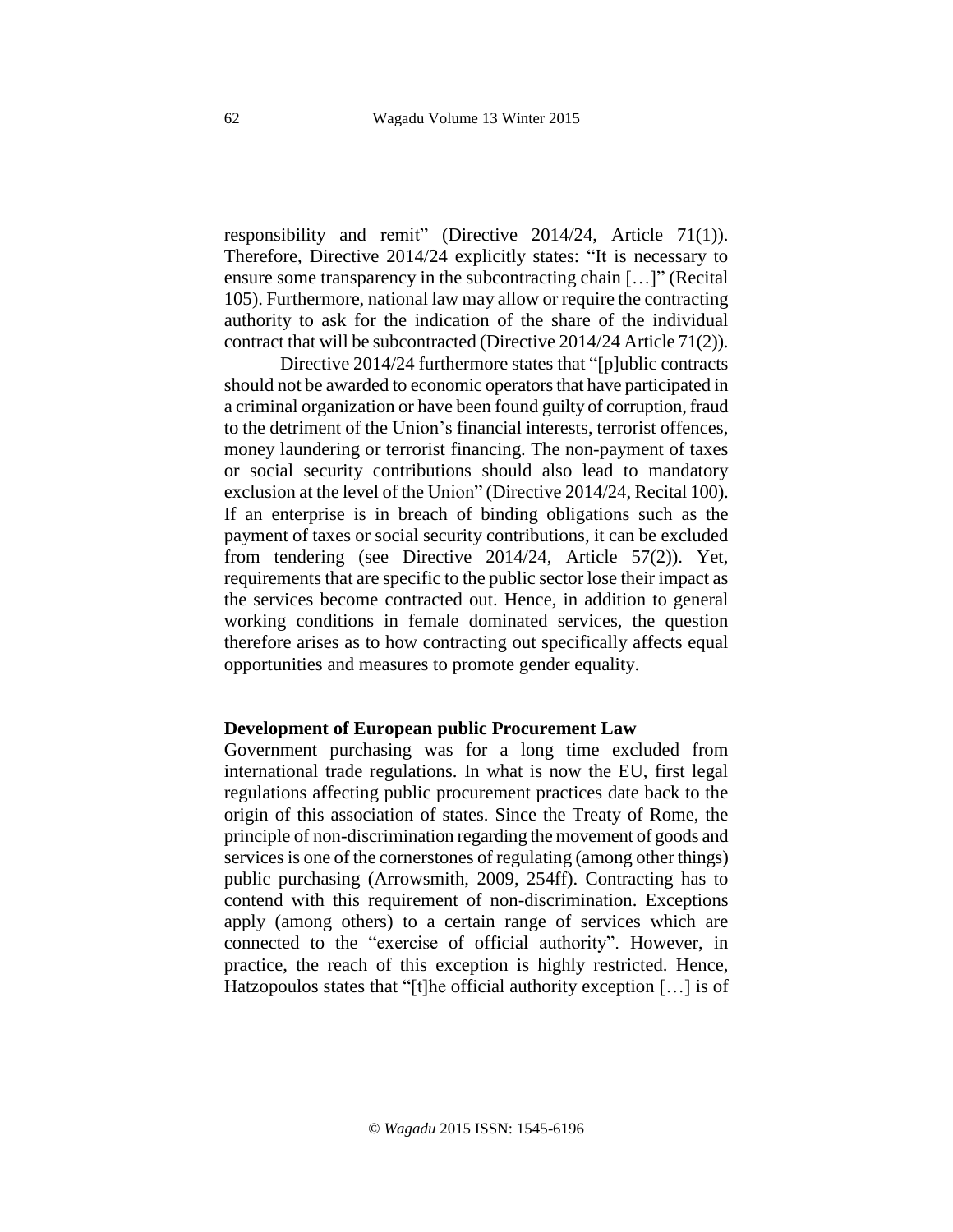virtually no relevance to the provision of services" (2012, p. 146). Since the 1970s, public procurement has received increasing in European policy-making. Hence, secondary law that specifically addressed public procurement was passed (Bovis, 1998, p. 220ff).

# **European Public Procurement Law, Social Objectives, and Gender Equality Before 2004**

Since their inception, European public procurement regulations were firmly embedded in the logic of the internal market. Based on "the power found in Articles 47, 55, and 95 EC Treaty to legislate for an internal market" (Arrowsmith, 2009, p. 257), public procurement regulations set a tight framework for tendering that aims at market building. The regulations strongly focus on the principles of nondiscrimination among tenderers and transparency. In this context, at European level, national public procurement regulations and domestic tendering practices were increasingly perceived as (potential) nontariff barriers and potential hindrances to market building, the free movement of goods, and the single market (Bovis, 1998, p.221ff). This view was put forth especially in the 1985's European Commission's White Paper for the Completion of the Single market which highlighted the importance public procurement had as a (potential) non-tariff barrier (Bovis, 1998 p.221f, 230).

However, it is not only market building and nondiscrimination of tenderers that are major points of reference for (domestic) public procurement regulations and practices. Against the background that public purchasing and contracting account for high amounts of money spent, it has widely been acknowledged that by purchasing strategically, public procurement can be used as a lever to promote social goals. Among these goals is the fostering of equal opportunities (McCrudden 2007, p. 66ff; Sarter et al., 2014, p.10f, 15f, 20f). With increasing European legislation, a conflict of goals arose between market building and the single market and the strategic use of public procurement as a lever to foster social goals (Benedict, 2000, p. 6, 11, 13). This conflict was at the core of political debatesin policy-making as well as an important point of concern in European jurisdiction.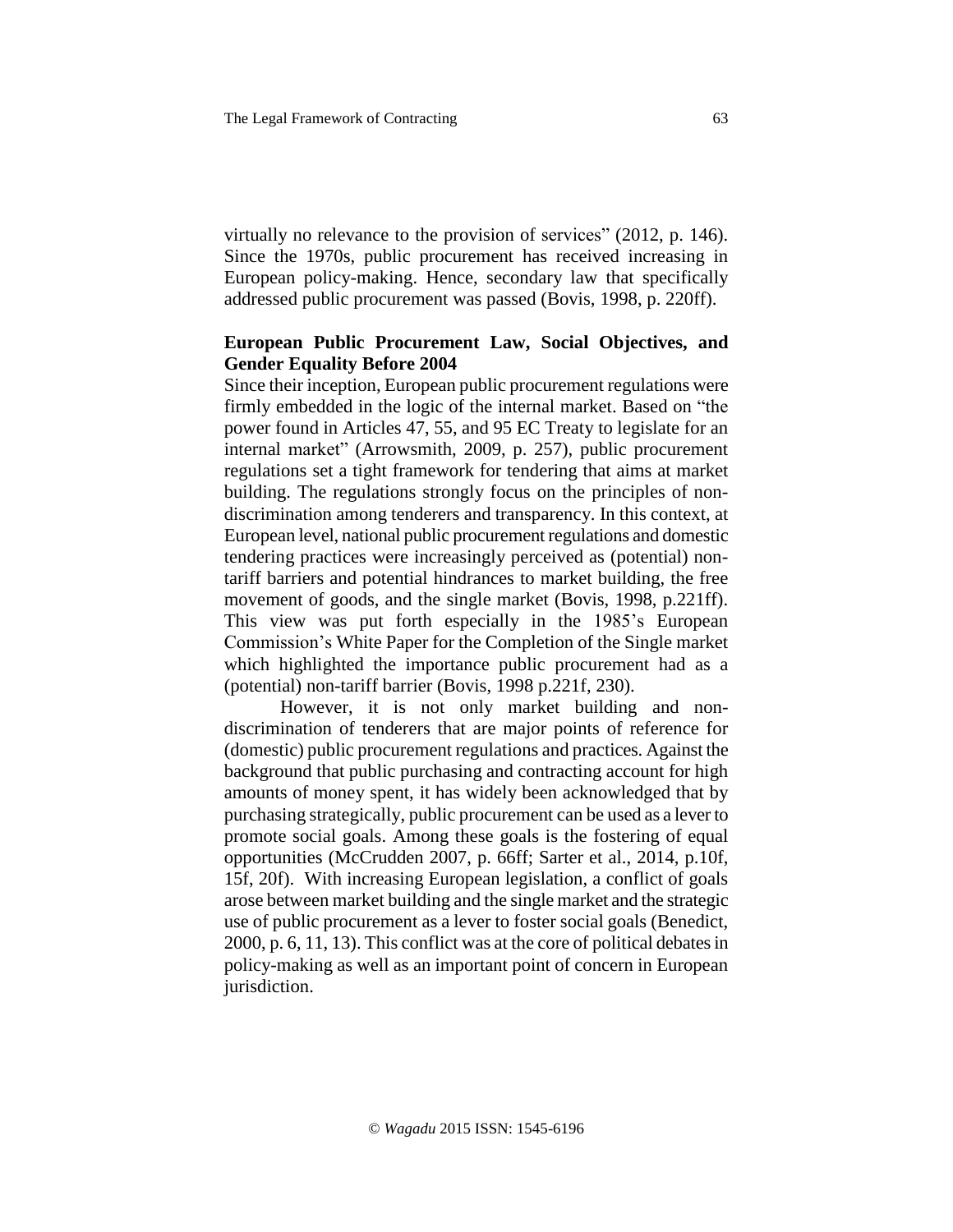# **Public Procurement Law, Social Considerations, and Gender Equality before 2004**

Public procurement constitutes an important market. It comes as no surprise that the connection between gender equality and public procurement regulation was drawn rather early. Already in the 1980s, the European Parliament highlighted the importance strategic public procurement can have in fostering equal opportunities in the workplace. In a Legislative Resolution, the European Parliament "[…] emphasizes therefore that any system regulating the placing of public supply contracts must take into account the need to reduce discrimination against [sic!] women, ethnic minorities and the disabled at work […]"(European Parliament 1987, C 246/84). However, the European Parliament was rather weak at this point of time. The European Commission as well as the Council opposed the inclusion of social objectives in public procurement regulation. Therefore, the impact of the European Parliament's position remained highly limited until the 2000s. Thus, it wasn't until the 2004 that European public procurement law explicitly acknowledged the strategic use of public procurement (Scherrer et al., 2010, p.117f).

# *The European Court of Justice*

While it wasn't until 2004 that social considerations explicitly formed part of European Directives regarding public procurement, social aspects were not inexistent beforehand. The European Court of Justice (ECJ) had already clarified that social policy considerations can be integrated in the tendering process as award criteria as long as they do not interfere with the fundamental principles of the Treaty and insofar as they are outlined in the invitation for tenders (Case C-31/87 Gebroeders Beentjes BV vs. State of the Netherlands). This was reinforced through later rulings (most importantly Case C-225/98 Commission vs. French Republic (Nord-Pas-de-Calais)). While the case law of the ECJ highlights the general possibility of social objectives being included in public tendering, it also restricted the use of social criteria. It maintained that it would be *ultra vires* to make use of social criteria as selection criteria thereby limiting member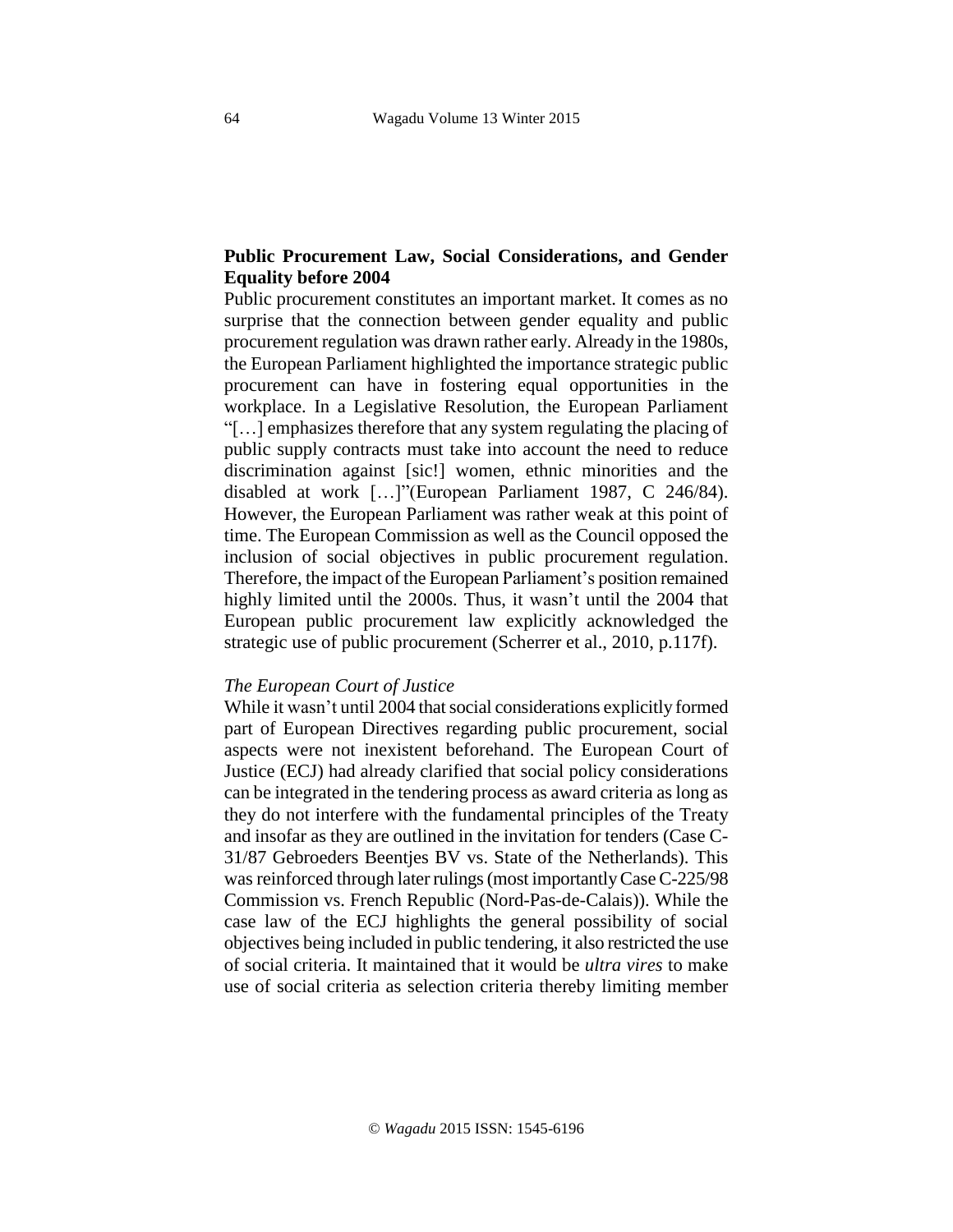states' and contracting authorities' possibilities to set standards throughout the whole tendering process (Bovis, 2012, p. 30).

### *Directive 2004/18*

Since 2004, the option to include social criteria explicitly forms part of European public procurement law. As outlined by Directive 2004/18, the award of public contracts can be either based on the lowest price or on the most economically advantageous tender. Thereby, Article 68 gave a (non-exhaustive) list of possible award criteria relating to social policy objectives. Furthermore, Directive 2004/18/EC (as well as its counterpart, Directive 2004/17/EC coordinating the procurement procedures of entities operating in the water, energy, transport and postal services sectors) explicitly referred to the possibility to lay down special conditions to social criteria as part of contract performance (Directive 2004/18, Article 26). Yet, Directive 2004/18 only mentions gender related objectives in a very limited way. Thus, it declares that "[n]on-observance of national provisions implementing the Council Directives 2000/78/EC and 76/207/EEC concerning equal treatment of workers, which has been the subject of a final judgment or decision having equivalent effect may be considered an offence concerning the professional conduct of the economic operator concerned or grave misconduct" (Recital 43).

# *Public Procurement Law, Social Considerations, and Gender Equality II: Directive 2014/24*

In the years following the implementation of Directive 2004/18, social criteria and the promotion of equal opportunities remained in focus of the debate. They were especially prominent issues in the course of the latest reform of European public procurement. As a result, Directive 2014/24 strengthened the provisions introduced by Directive 2004/18. It declared that best price quality ratio (that is the most economically advantageous tender) is the sole award criterion. The best price quality ration thereby explicitly can include (among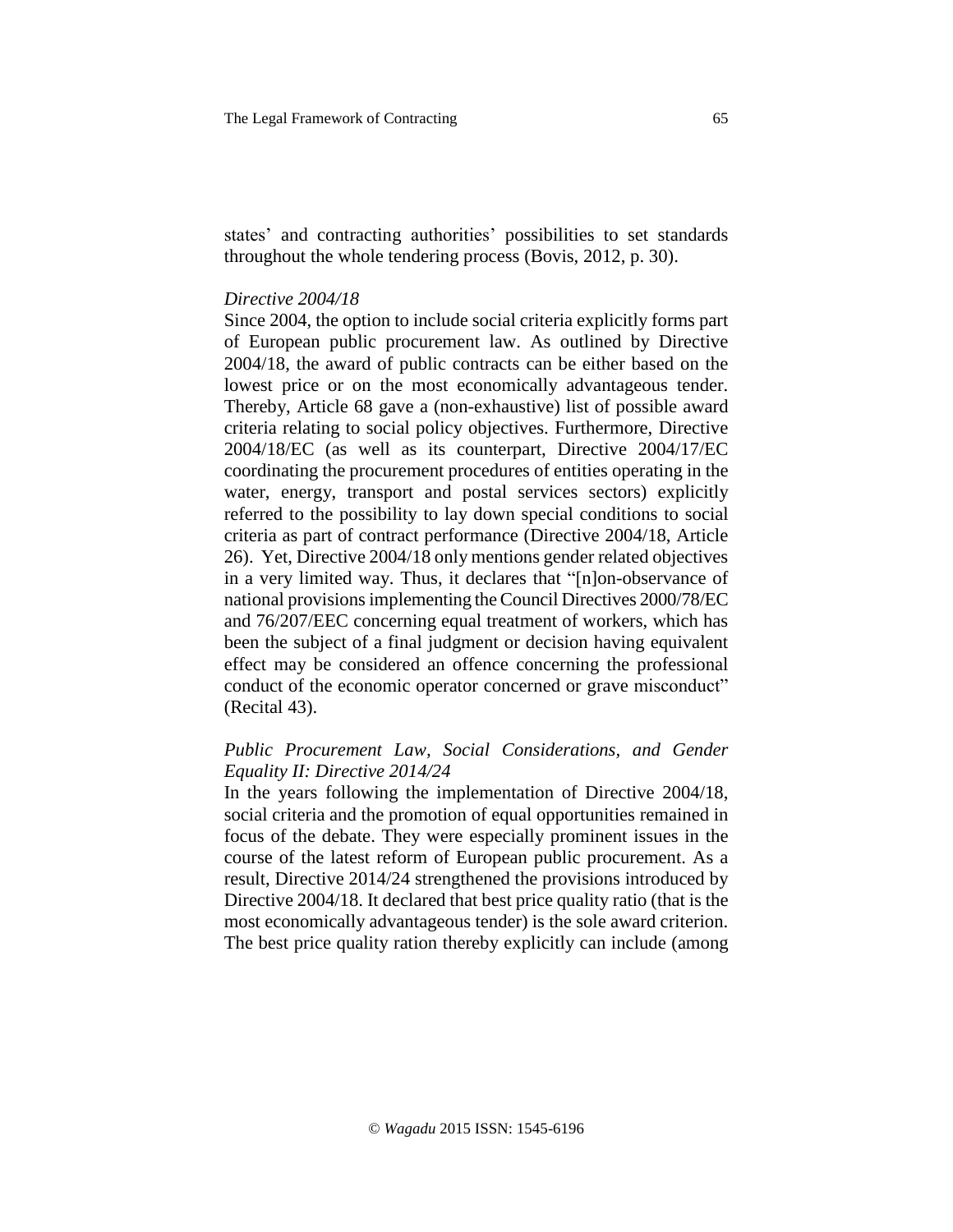other) social aspects (see Directive  $2014/24$ , Article 67f).<sup>6</sup> While Directive 2004/18 explicitly referred to the possibility to penalize non-compliance with national law Directive implementing European Directives on equal pay, the latest Directive on public procurement (Directive 2014/24) explicitly mentions the possibility that "[c]ontract performance conditions might also be intended to favor the implementation of measures for the promotion of equality of women and men at work, the increased participation of women in the labor market and the reconciliation of work and private life, [...]" (Directive 2014/24, Recital 98). Article 18.2 stipulates that compliance with fundamental ILO Conventions listed in Annex X shall be ensured. The Conventions listed comprise the so called Core Labor Standards. These explicitly encompass provisions on equal treatment of men and women. This reference hence lays down provisions regarding gender equality. Also Directive 2014/23 explicitly acknowledges gender equality as one of the policy objectives that can be fostered by and in tendering for concession contracts (Recital 65).

### *Constraints to Gender Equality Measures*

While the strategic use of public procurement to foster social goals is acknowledged and gender related objectives are explicitlymentioned in both (new) Directives, social criteria are placed under certain constraints. The criteria can be drawn up "including in the environmental and/or social area, provided that such criteria are linked to the subject-matter of the contract, do not confer an unrestricted freedom of choice on the contracting authority, are expressly mentioned and comply with the fundamental principles mentioned in recital 2" (2004/18/EU, Recital 1).The fundamental principles referred to are "the principles of the Treaty and in particular to the principle of freedom of movement of goods, the principle of freedom of establishment and the principle of freedom to provide services and to the principles deriving therefrom, such asthe

j

 $6$  This does, however, not impede that the award of public contract is based solely on the basis of price or cost elements only (Directive 2014/24 Recital 90).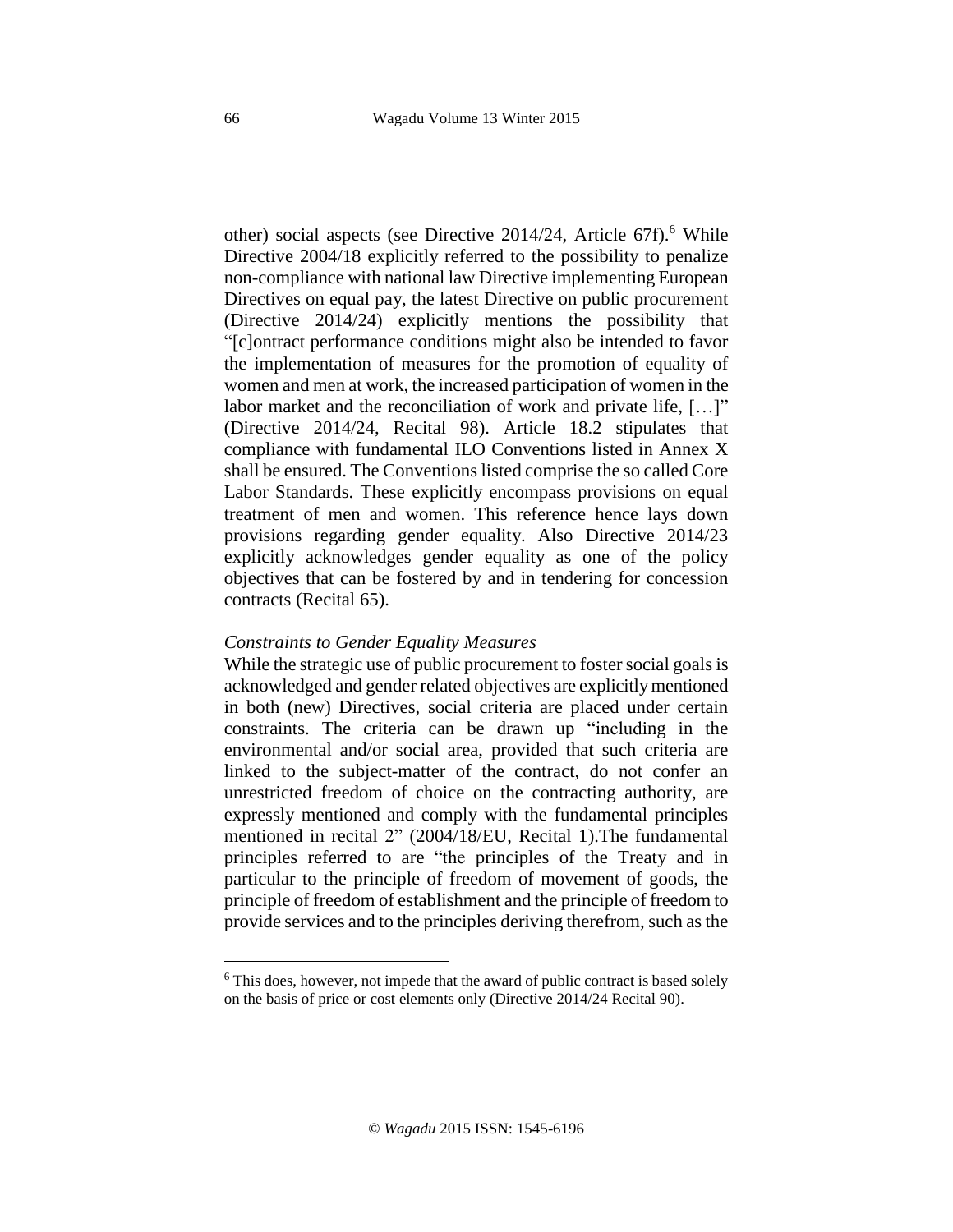principle of equal treatment, the principle of non-discrimination, the principle of mutual recognition, the principle of proportionality and the principle of transparency" (2004/18/EU Recital 2).

Thus, as a general rule, all criteria used must be objective; they as well as their respective weighting must be clarified in the invitation for tenders and accord the principles of transparency, nondiscrimination, and equal treatment among tenderers. Two of these principles represent major restrictions limiting the possibility to include social objectives such as the promotion of equal opportunities in public procurement practices. First, the stipulation of nondiscrimination, and second isthe link to the subject matter. While the impact of these two criteria on gender related measures has been elaborated further by the ECJ, their impact has been evaluated with regard to other social criteria. Yet, these rulings are important for the regulations of gender related measures and the promotion of equal opportunities in public tendering.

### *Non-Discrimination and Social Criteria*

The principle of non-discrimination is not only based on primary law regulations, but has also been highlighted in the specific secondary law regulations as one of the major principles of public procurement regulations. Having been an integral part and a base of public procurement regulations since their inception, it remained at the core of reformed regulations and stressed as one of the fundamental principles by the ECJ in various occasions (Benedict, 2000, p.81, 84f). The requirement of non-discrimination thereby is of high importance when it comes to which criteria can be set in tendering. This holds especially true regarding stipulations of wage levels.

In the literature, it has been argued that contracting out of services oftentimes leads to a deterioration of wages (Equality and Human Rights Commission, 2014; Sack, 2014). As social services are increasingly contracted out the regulation of wage levels (above minimum wages) is one of the issues at hand. Against the background that a number of social services are female dominated domains, the question of wage regulations is important to those employed in social services. It thereby gains importance from a gender perspective.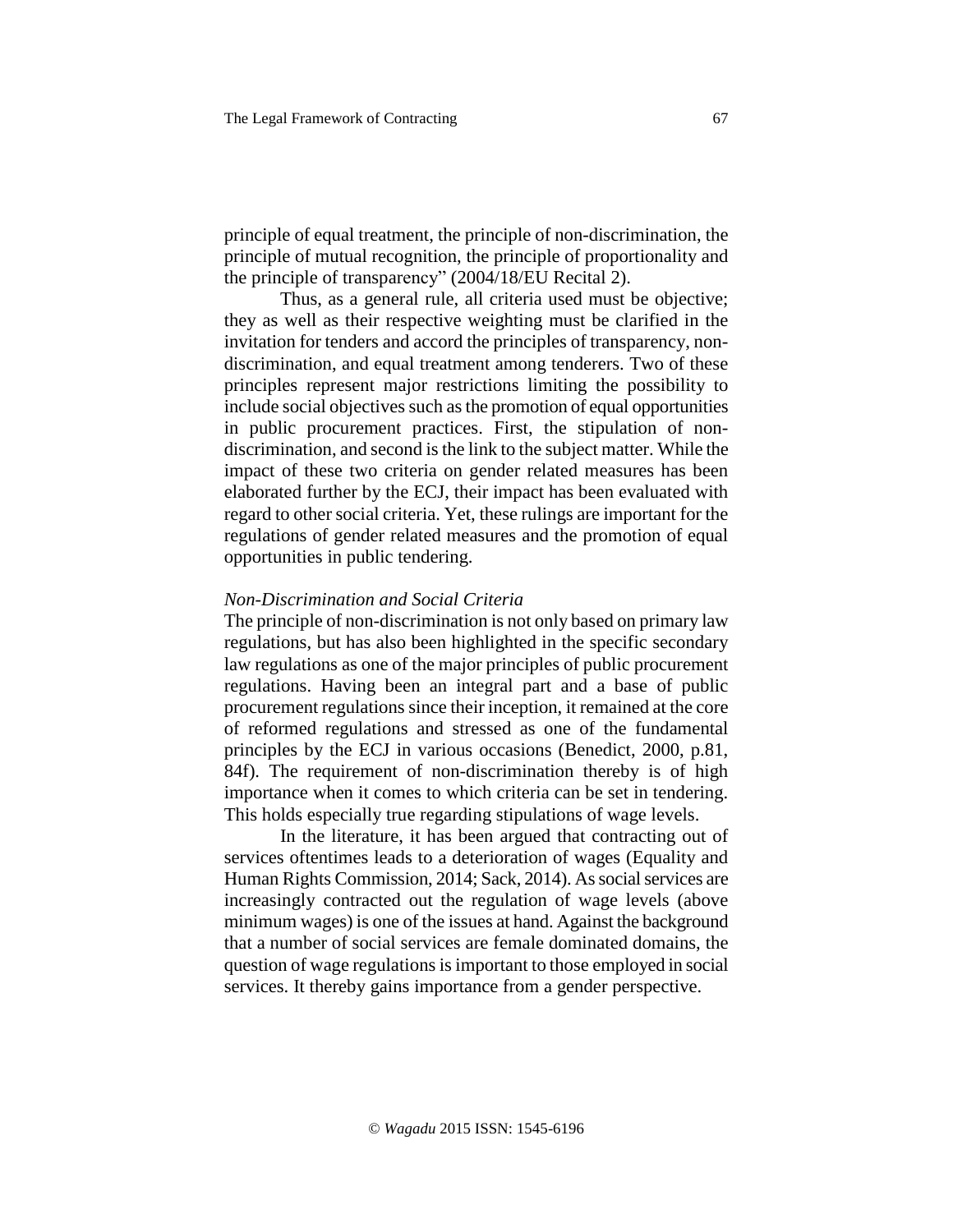European regulations of public procurement have a strong focus on non-discrimination within the single market. Within this context, low wage levels in one country can be perceived as a legitimate means for enterprises to gain an advantage in competitive tendering processes and limiting this possibility can be seen as a nonlegitimate means of limiting the market. Against this background, it comes as no surprise that European public procurement regulations affect the possibilities to stipulate regulations of working conditions and, especially, wage levels. The relationship between the requirement of non-discrimination and the potential use of public procurement to foster employment standards (especially in relation to wages) has been a major point of legal dispute. Thus, the ECJ has dealt with a number of cases, in which employment conditions and employment related rights on the one hand and non-discrimination on the other were to be negotiated.

Regarding social standards, and most importantly remuneration, two cases clearly limited the discretion of contracting authorities to introduce wage levels beyond the scope of universally binding minimum wages. One of the landmark cases regarding social standards and social criteria in public procurement was Case-346/06 *Rüffert vs. Land Niedersachsen* (Otting, 2008). It was based on Directive 96/71 and backed up by Art. 49 EC. Directive 96/71 made clear that posted workers have to be guaranteed at least the wages and employment conditions that are laid down by legal regulations and collective agreements or arbitration awards, which are universally binding (Art. 3.1). Yet, it remained unclear whether or not these provisions are to be taken as a bottom line of wage levels which can be stipulated, or rather as fix standards. Case 346/06 questioned the validity of stipulations that require contracting authorities to award contracts only to those enterprises that pay at least the wage levels set out in regional collective agreements in force at the place of work – which are not universally binding.

In his statement, Advocate General Bot interpreted Directive 96/71 as laying down a bottom line for the stipulation of wage levels in tendering that could be surpassed. Yet, in its ruling, the ECJ highlighted the possibility for restrictions to the freedom to provide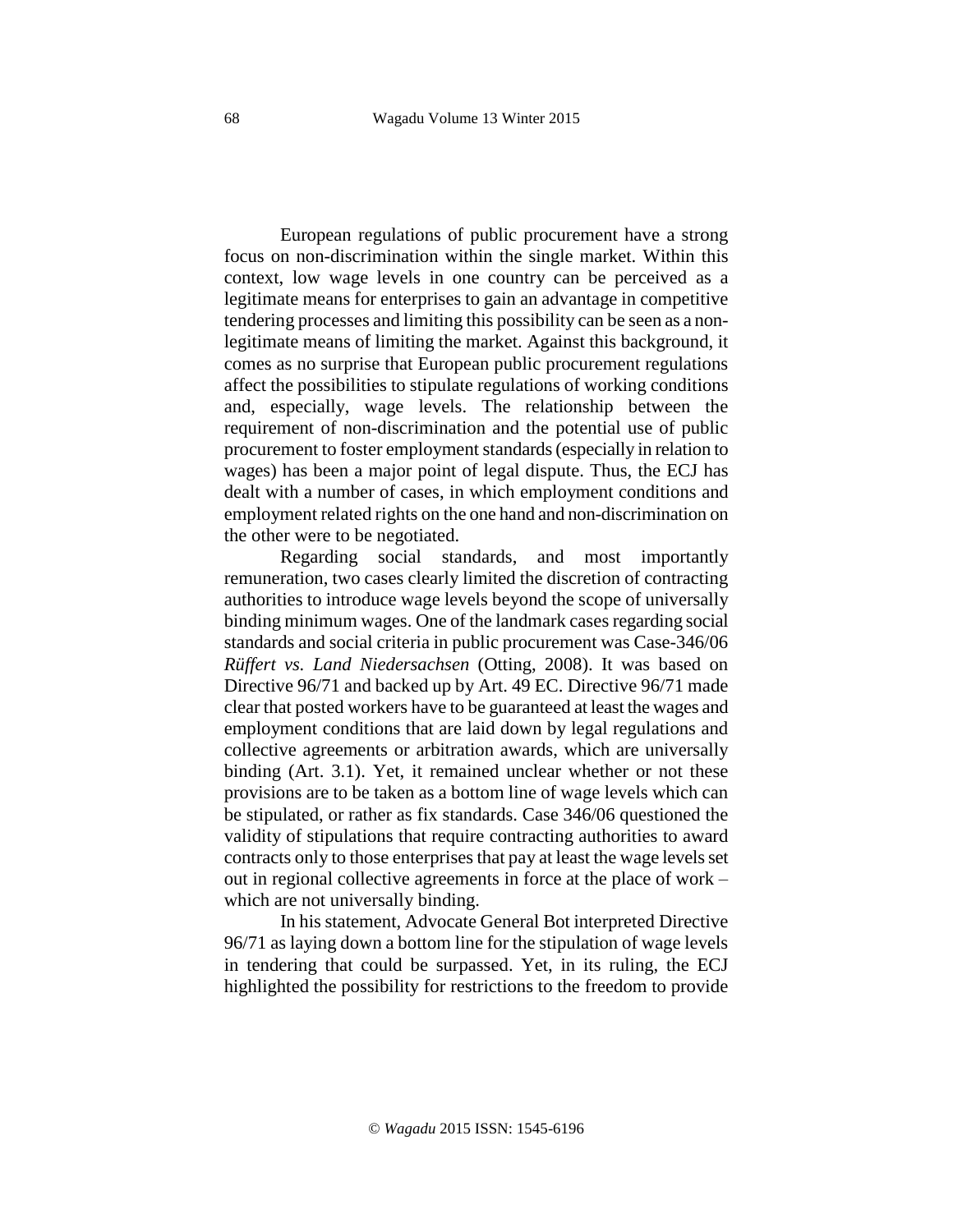services can be justified by the protection of workers, the objective of ensuring protection for independence in the organization of working life by trade unions, and the financial balance of the social security system. It did not see these requirements fulfilled as the provisions stipulated did not refer to all workers, but only to a certain group (i.e. those employed in works for which a public contract was awarded). Therefore the ECJ ruled that the Directive in question did not allow stipulating adherence to employment conditions (including wages) that go beyond universally binding mandatory rules and therefore declared the stipulation made in the Lower Saxonian law not conforming with EU law.

These stipulations on wage regulations in public tendering have furthermore been elaborated in CaseC-549/13 *Bundesdruckerei GmbH vs. Stadt Dortmund*. 7 In the aftermath of this ruling, specific minimum wages for public contracts were issued in Germany (Sack & Sarter, 2015). In Case C-549/13, the question was raised whether minimum wage provisions can be stipulated non-regarding the place of establishment of the subcontractor and the place where the work is to be carried out. Drawing on the Rüffert Case, the ECJ stated that

> [...] the imposition, under national legislation, of a minimum wage on subcontractors of a tenderer which are established in a Member State other than that to which the contracting authority belongs and in which minimum rates of pay are lower constitutes an additional economic burden that may prohibit, impede or render less attractive the provision of their services in the host Member State. (Paragraph 30)

j

 $<sup>7</sup>$  At the time of writing, however, a further case on the legality of minimum wage</sup> regulations in public procurement wasin procession in the ECJ. Given the fact that no judgment has been issued so far, the extent and scope as well as the exact meaning of C-549/13 beyond the specific case remains somewhat uncertain.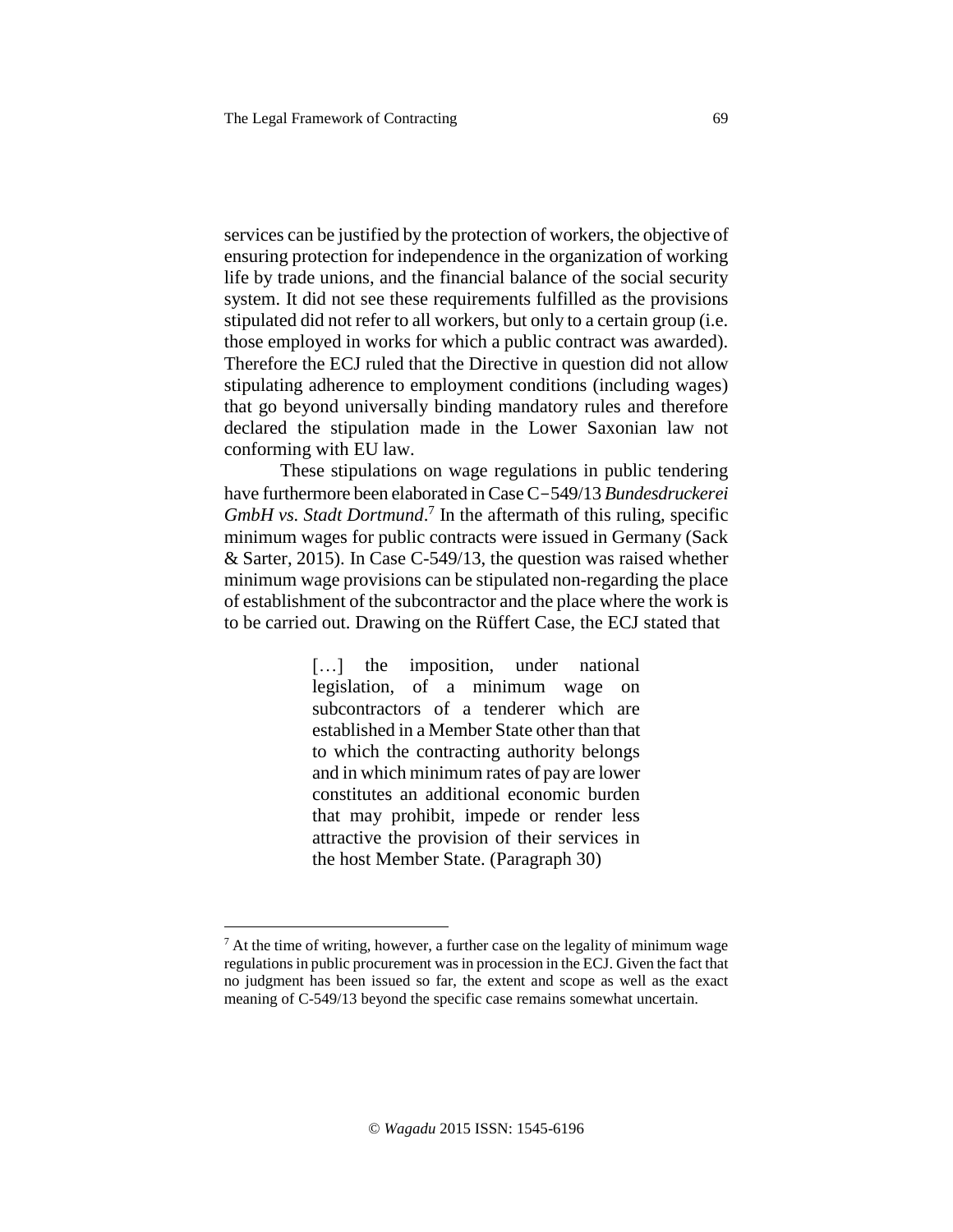In the view of the ECJ, such a provision can establish a restriction of Article 56 of the Treaty on the Functioning of the European Union (TFEU). This can be justified by the objective to protect workers. Yet, as the minimum wage refers solely to public contracts, the ECJ declared that "[…] such a national measure is not appropriate for achieving that objective if there is no information to suggest that employees working in the private sector are not in need of the same wage protection as those working in the context of public contracts [...]" (paragraph 32), and therefore rendered the application of a public procurement specific minimum wage in this specific case as non-conform to European law.

In a nutshell, European regulations on non-discrimination strongly affect the possibility to stipulate minimum conditions – especially concerning wage levels beyond universally binding minimum wages – in the Member States. Thereby, the requirement of non-discrimination mainly impacts general working conditions. While not impeding the regulation of employment or wage standards completely, the requirement of non-discrimination limits the level of standards that can be stipulated. As has been highlighted by the ECJ, imposing minimum levels different from those in place in the private sector not bound by public contracts challenges the legal justifiability of these stipulations and therefore their conformity with European legislation. Therefore, wage levels which can be stipulated in tendering are highly restricted. They can only refer to generally binding minimum wages.

The existing legal framework limits the possibility to stipulate wage levels that surpass universally binding regulations. It impacts contracting authorities' potential to stipulate higher wage levels in order to uphold remunerations that surpass universally binding wages. Competition-based tendering can set incentives to decrease wages in order to lower the price of a service and thereby increase the chances of winning a tender. This holds especially true for the provision of services, as a large proportion of costs in this field results from personnel costs. A way to counteract these incentives and thereby uphold remuneration standards could be to stipulate specific levels of remuneration tenderers have to adhere to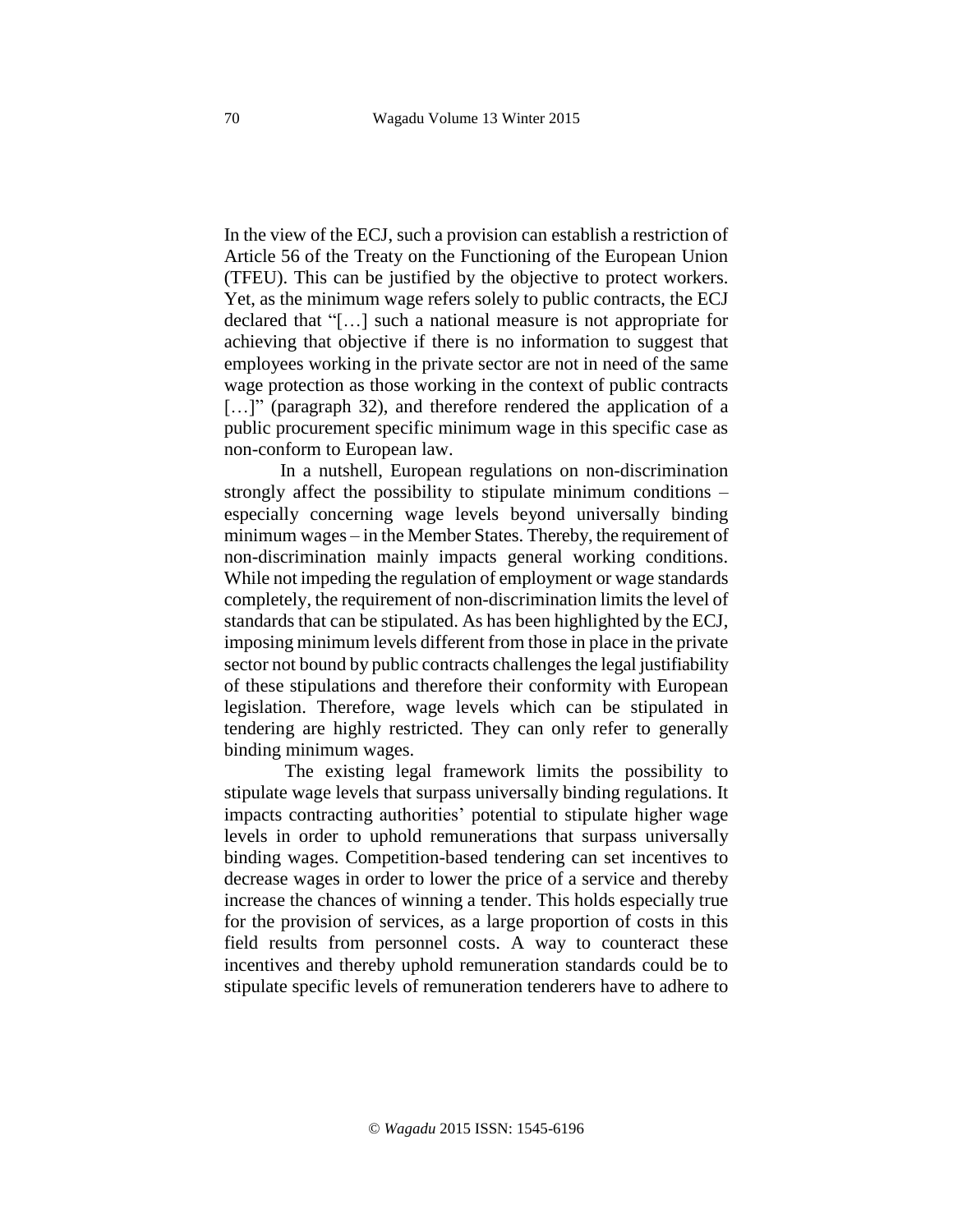(e.g. regional collective agreements) or by stipulating remuneration standards. By restricting the possibility to stipulate specific wage levels, the legal framework hence also restricts public authorities' possibilities to counteract existing incentives to lower wages in the provision of contracted services.

Yet, other legal stipulations also impact on working conditions and wage levelsin contracted service provisions and might provide a means to uphold employment conditions. The European regulation on transfer of undertakings (Council Directive 2001/23/EC) is a possible source for upholding working conditionsin contracted services. In cases of change of ownership of a firm, this regulation limits (under certain conditions) the new employer's discretion to change the terms and conditions of existing employees' employment contracts and may thereby serve to uphold existing remuneration standards and working conditions (for a detailed account see among others Barnard, 2012, 577-628; Bovis, 2012, p.283).

*Subject matter of the contract and its implications for social criteria* A second requirement that influences accounting for social considerations is the requirement that all criteria are to be linked to the subject matter of the contract. A couple of rulings shed light on what this requirement means for social criteria. Case-513/99 *Concordia Bus Finland Oy Ab vs Helsingin Kaupunki* lays ground for the stipulations that non-economic criteria can be taken into account only under certain conditions. Thus, non-economic criteria have to be linked to the subject matter of the contract. They must not create unrestricted freedom of choice for the contracting authority. Furthermore, they have to be stated in the invitation for tenders, and be in accordance with EU law and general principles (Arnould, 2003).

The requirement that criteria need to be linked to the subject matter has been developed further by European case law. In 2003 a preliminary ruling requested by the Austrian Federal Procurement Agency (Bundesvergabeamt) clarified some issues relating to the use of non-economic criteria in Case C-448/01 *EVN AG and Wienstrom*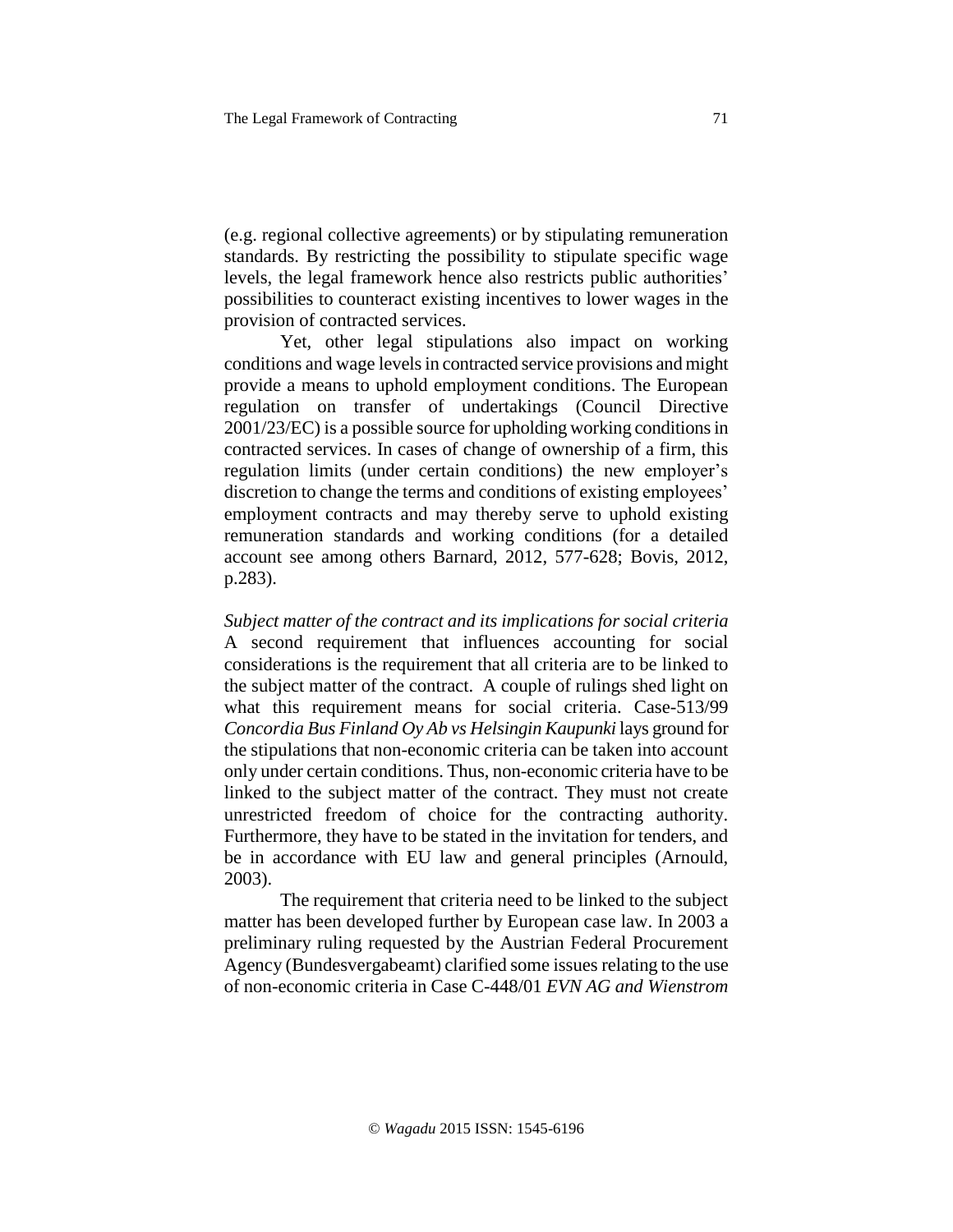*GmbH vs Republik Österreich*. Being concerned with the provision of renewable energy, the case became a landmark case for the use of non-economic criteria in public procurement. Dischendorfer highlights the fact that this case "[...] underlines that contracting authorities enjoy a wide margin of discretion in that respect, provided they take account of the basic principles of EC public procurement law, notably the principles of transparency and equal treatment" (2004, p. NA82). Furthermore, the ruling outlined that award criteria can be used even if they do "[…] not necessarily serve to achieve the objective pursued" (Case C-448/01, paragraph 29).

This case clarified the general possibility to take into account non-economic considerations. It further rendered possible consideration of a rather high importance to non-economic aspectsin the assessment of the tender. At the same time, it delineated the limits for such criteria. Non-economic award criteria are thereby possible as long as they display a "[…] close connection to the subject matter of the contract in so far asthe criterion must be linked to a concrete need of the contracting authority, such as estimated consumption requirements or reliability of supply going beyond estimated requirements […]" (Dischendorfer, 2004, p. NA82f). They are to be stated and clearly formulated in the invitation for tenders so that "all reasonably well-informed tenderers of normal diligence can, without difficulty, know the exact scope of the criterion in question and are thus able to interpret it in the same way" (Dischendorfer, 2004, p. NA83). Furthermore, they must not lead to unrestricted freedom of choice on the side of the contracting authority and have to comply with EU law and its general principles (especially with the principle of non-discrimination). Moreover, Case C-448/01 outlined that the "[…] award criterion must be accompanied by requirements as to how its fulfilment by the tenders will be verified; in other words, when a contracting authority lays down an award criterion, it must also intend or be able to verify the accuracy of the information supplied by the tenderers" (Dischendorfer, 2004, p. NA83).

Most importantly, the reach of the criteria used was a virulent point of concern. The case addressed the question whether it is possible to stipulate that the tenderer should produce more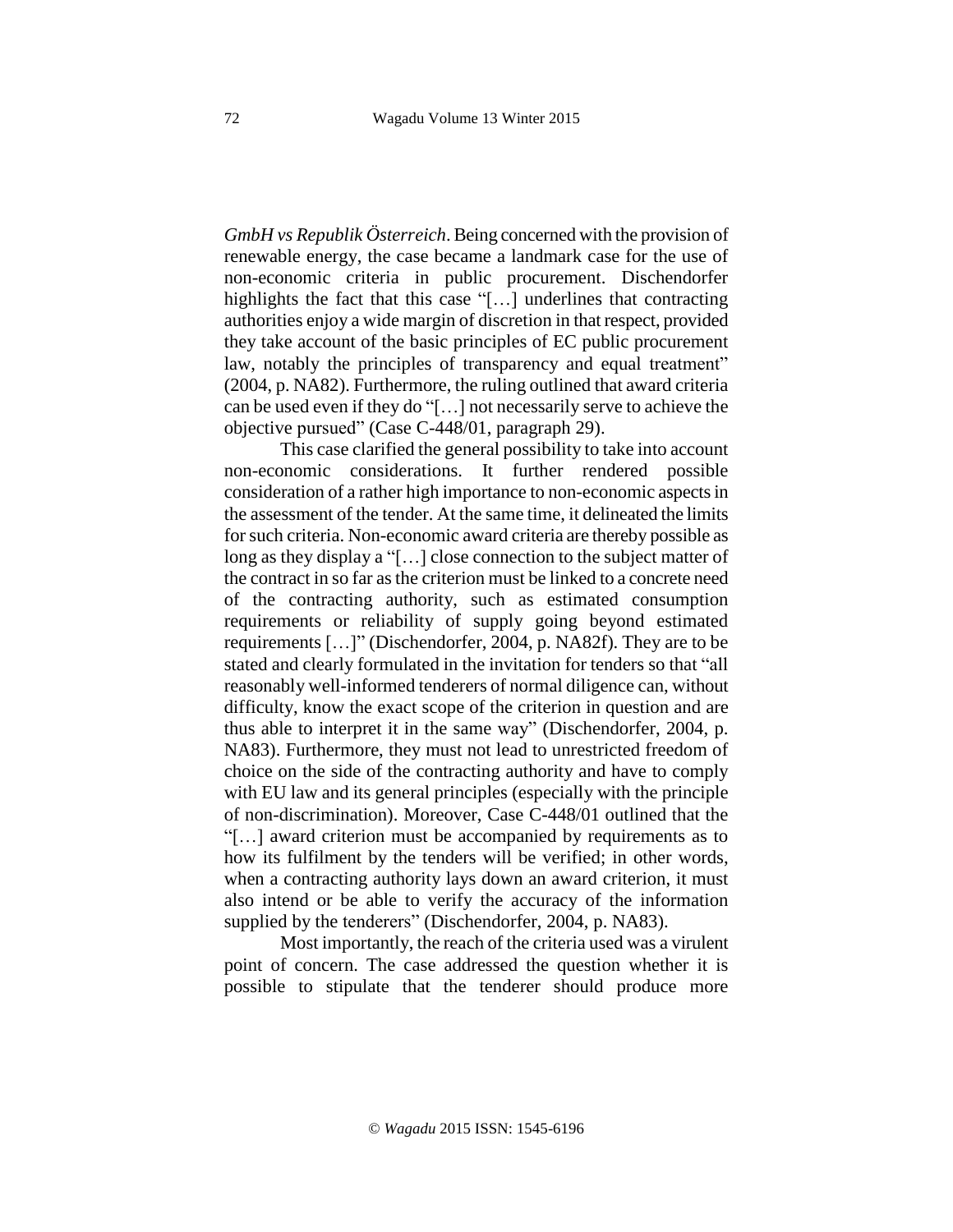sustainable energy than the contracting authority intended to purchase by the specific contract. The ECJ declared that an award criterion (amount of sustainable energy that can be provided) must not exceed the scope of the individual contract, which in this specific case is the amount of the energy bought by the specific contracting authority and potential reserves. Taking into account the total amount of sustainable energy produced by the company relates to the tenderer as such. Therefore, such a criterion cannot be regarded as linked to the subject matter of the contract (Bovis, 2012, p.423). This waslater codified in Directive 2014/24, which explicitly states that "[a]ward criteria shall be considered to be linked to the subject-matter of the public contract where they relate to the works, supplies or services to be provided under that contract in any respect and at any stage of their life cycle, including factors involved in: (a) the specific process of production, provision or trading of those works, supplies or services; or (b) a specific process for another stage of their life cycle, even where such factors do not form part of their material substance" (Directive 2014/24 Article 67(3)). Thereby Recital 97 clarifies "[…] the condition of a link with the subject-matter of the contract excludes criteria and conditions relating to general corporate policy, which cannot be considered as a factor characterizing the specific process of production or provision of the purchased works, supplies or services. Contracting authorities should hence not be allowed to require tenderers to have a certain corporate social or environmental responsibility policy in place" (Directive 2014/24 Recital 97).

This sets limits to the stipulation of general conditions regarding non-economic criteria. It also impacts on the regulation of employment conditions and other social objectives such as the promotion of equal opportunities. It has been argued that the legality of stipulations relating to (among other) measures to foster gender equality (such as e.g. quotas for the employment of women) which relate to the enterprise as a whole would surpass the legal scope for social policies objectives(Verband der Bayerischen Wirtschaft 2013, p. 27). Hence, under European public procurement law, it is not possible to request that tenderers put general quotas for women into place. And also the possibility to request a scheme of preferential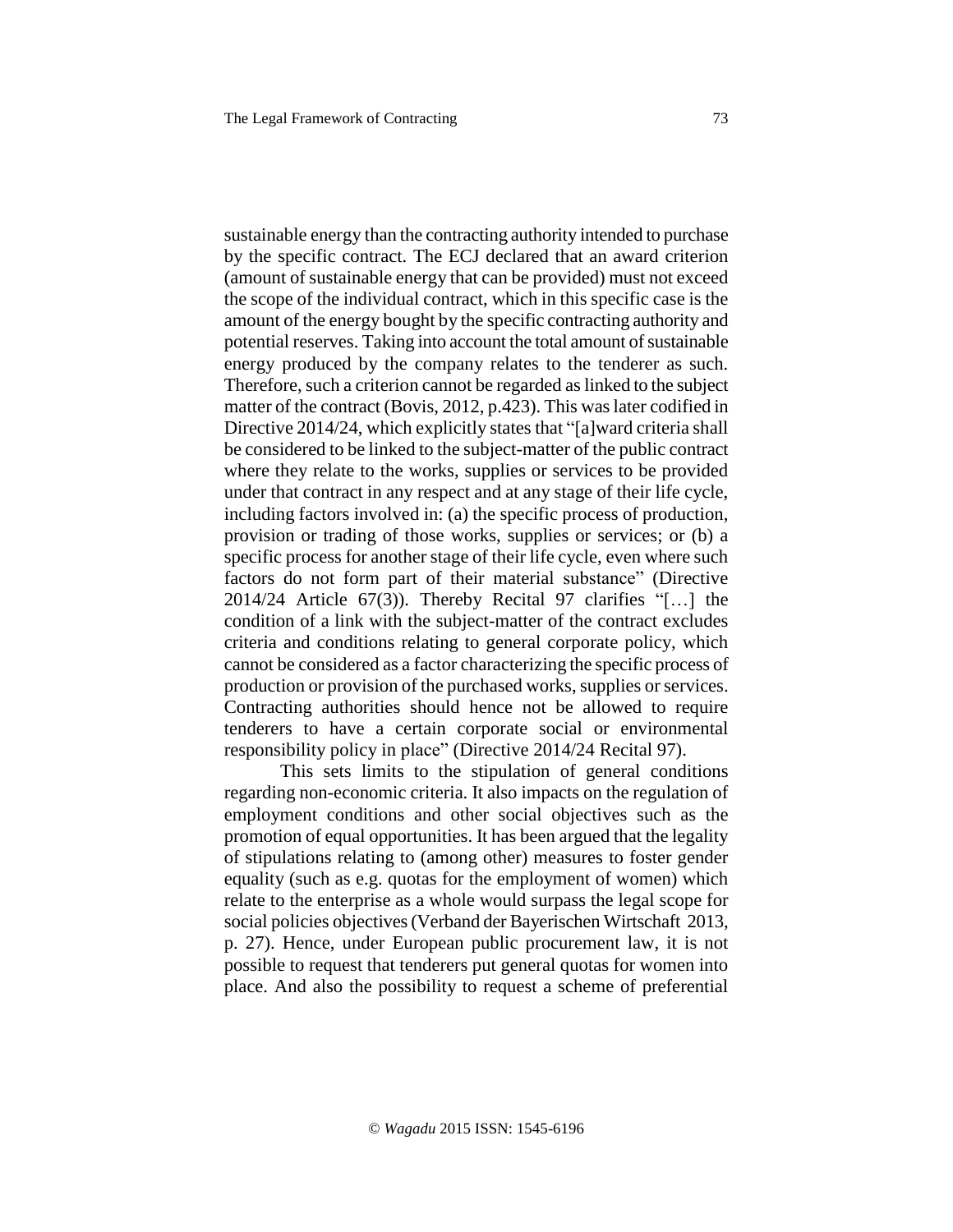promotion – which could be a means to foster gender equality in companies – is restricted.

Yet, while this requirement clearly limits the scope of noncriteria, it does not generally impede measures relating to the promotion of women. While no explicit legislation on quotas for the employment of specific groups exists at European level, case law issued by the ECJ has clarified its admissibility. In C-31/87 *Gebroeders Beentjes BV vs. State* of the Netherlands as well as in Case C-225/98 *Commission vs. French Republic* (Nord-Pas-de-Calais), the ECJ declared such a stipulation relating to employment of certain groups as generally possible.

While it may not be possible to take into account whether or not a company has company-wide quotas for the employment of women, it is legally possible to stipulate quotas among those directly involved in the execution of a public contract. Based on this legal opportunity, in the course of construction worksfor the Olympic Park in London, the Women into Construction Project aimed to strategically use public procurement for construction works to foster employment of women (and minorities). Setting quotas which related to female representation in the workforce employed in the construction works contracted, the project provided apprenticeships and employment opportunities for women (for a detailed account of the Project see Wright, 2014).

Next to specific regulations on social criteria in public procurement, Bovis(2014, p. 126f) draws attention to the connection between the requirements of capacity and reliability of tenderers and labor law conditions. Furthermore, the possibility to use variants is another issue not to be neglected. Without going into detail, Directive 2014/24 allows contracting authorities to admit or require variants (as did its predecessor). In this case, the invitation for tender only states minimum provisions which have to be fulfilled, but leaves room for innovation (see Directive 2014/24, Article 45).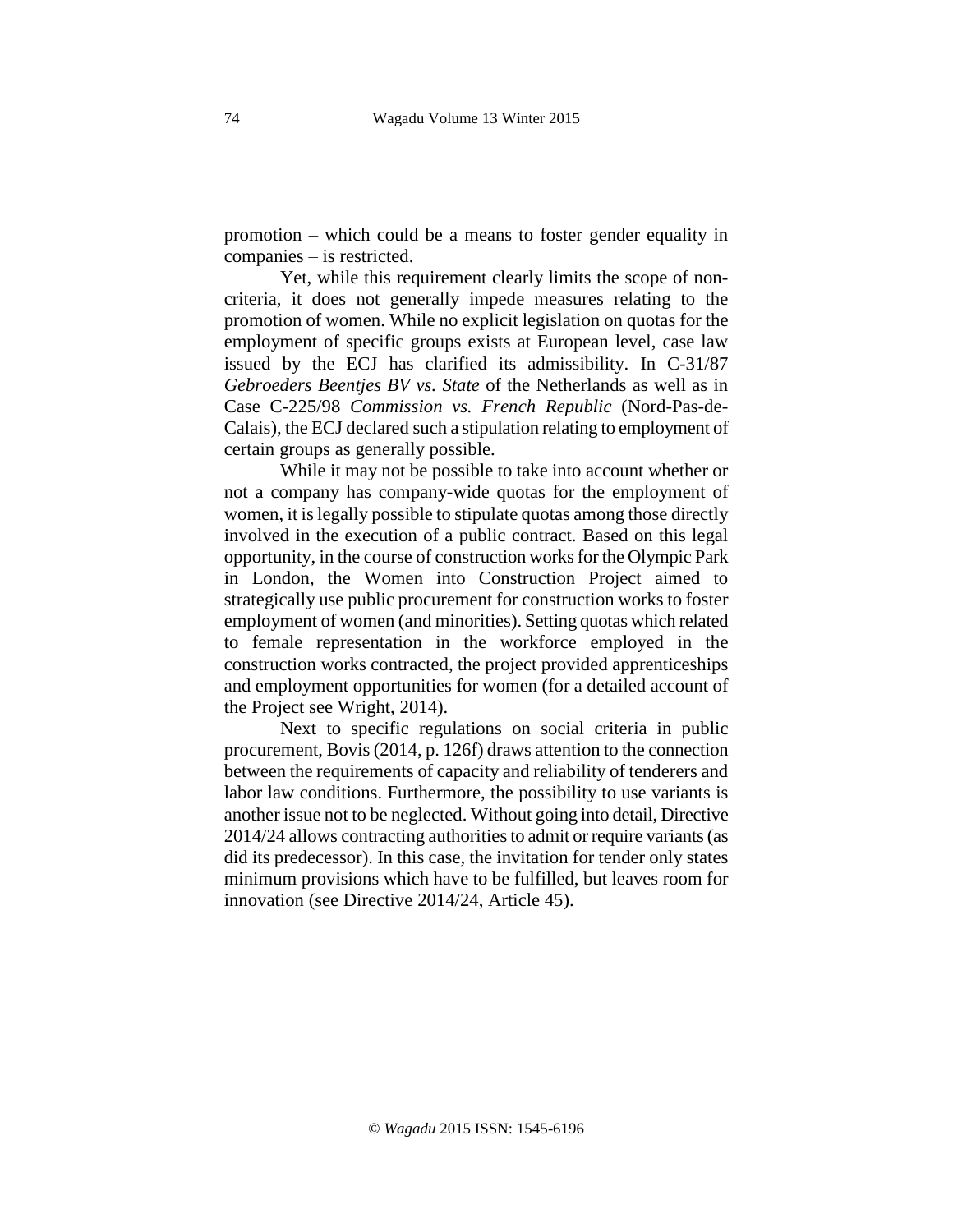### **Conclusion**

An economically driven stipulation that provided equal pay for men and women marked the initiation of European gender policies. In the following decades, non-discrimination legislation remained at the heart of European regulations regarding gender equality. Thereby, the scope of European gender policies has expanded to tackle gender inequalities beyond mere anti-discrimination. While gender related policies have been expanding significantly in scope and reach since the 1970s on, marketization of services and contracting out have posed new challenges for the regulation of working conditions and measures to promote gender equality.

First, contracting out of services detaches the services affected from the public sector. As a result, those regulations that refer to employment practices in the public sector lose their impact for those employed in the services that are contracted out. This might suggest imposing standards, practices and regulations regarding measures to foster gender equality to be imposed on services contracted out. Contracting out places the process under the scrutiny of European economic legislation. It thereby imposes legal constraints on the use of criteria referring to gender equality in public tendering.

To date, little concern has been given to the legal implications arising from European regulation. Yet, within the context of debates for increasing international and bilateral regulations on the award of public contracts, the impact trade agreements and the abolishment of trade barriers have on the possibility to stipulate social criteria in public contracts, is highly relevant. More research on the impact legal regulation have on social aspects in public procurement as well as on the implications that arise from increasing international regulation of public tendering is needed. Within the EU's single market, such regulations have a rather longstanding tradition. Against this background, the article set out to explore the impact of European public procurement law on national and subnational policymaking in the EU and on local tendering practices. While the analysis centers on the impact of European regulation, it does highlight trade-offs that may arise in other trade agreements tackling public procurement. On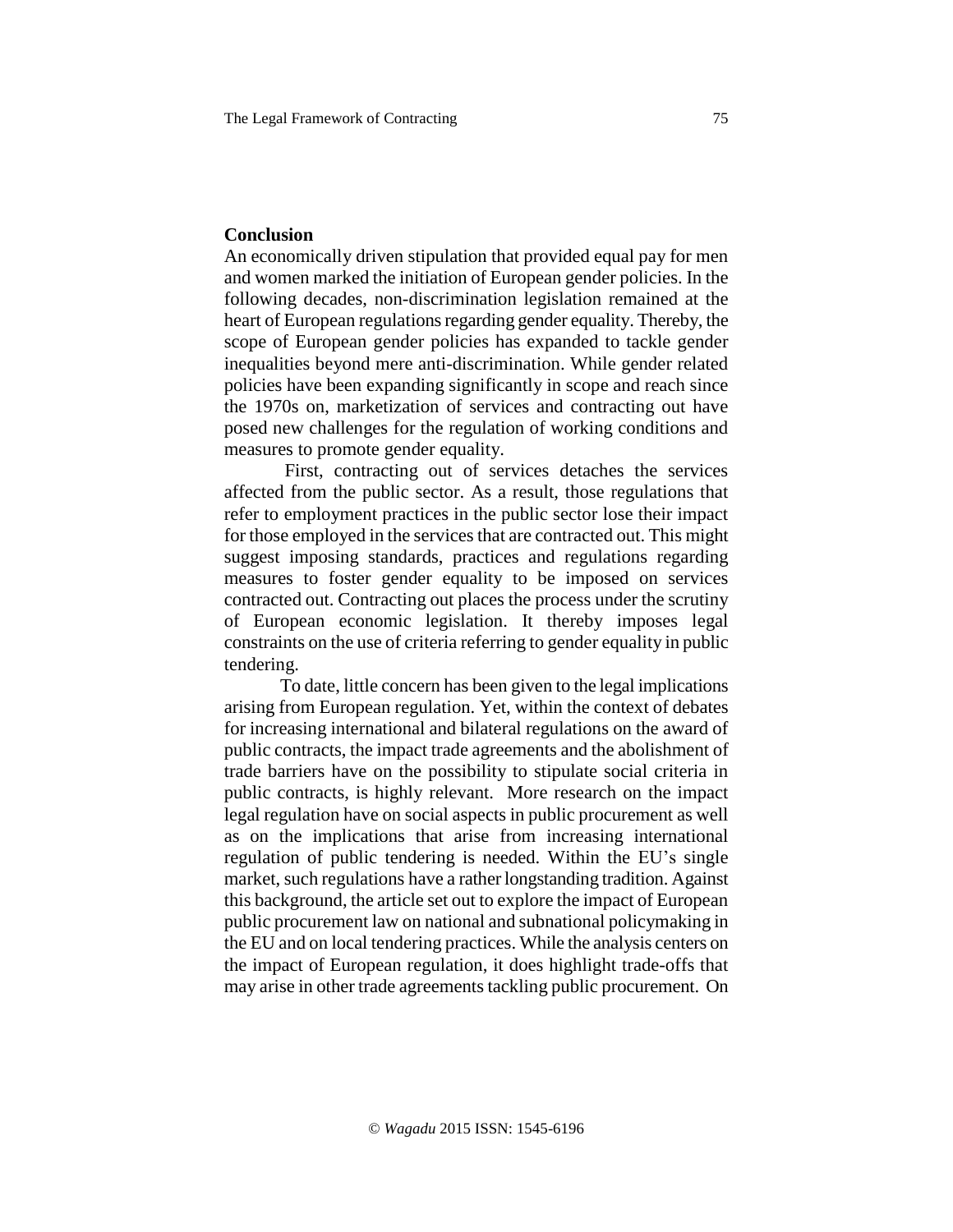the one hand European regulations enable national policy-makers and local procurers to include stipulations on social criteria such as gender equality. On the other hand European economic regulations (namely European Directives of public procurement and on the award of concession contracts) limit the possibilities to take into account social considerations in tendering.

This framework imposes limits on the range of measures that can be taken into account when tendering. First, the requirement of non-discrimination clearly limits the stipulations of wage levels to universally binding regulations. It thereby does not allow individual contracting authorities to stipulate higher wages levels in order to foster specific services or counteract incentives set by competitionbased tendering. Yet, it has been suggested that European legislation on transfer of undertakings might offer a way to uphold wages and working conditions in certain situations. Second, it impacts on the possibility to take into account gender related criteria. While European regulations explicitly allow for the use gender related criteria, European regulations and jurisdiction restrict the possibility to impose measures that foster gender equality beyond the limited range of those workers directly involved in the provision of the services in question and the time of the contract by stipulating a link to the so-called subject matter.

Based on the analysis of European legislation and jurisdiction the article highlighted the fact that taking into account gender equality when tendering is possible as long as it conforms to given restrictions. The analysis showed that long-term measures as well as measures relating to general business policies are explicitly excluded from the range of possible criteria. The scope of measures is thus, clearly limited. As the principles which restrict social aspects to be taken into account are based on primary law, they are highly unlikely to change (Conant, 2002, p. 44f; Stone Sweet 2010, p. 9) or, as Blauberger (2012, p. 110) stressed, reversing them is "largely hypothetical" option. Therefore, for those working to enhance gender equality, the focus should be set on how best to use the scope provided by European legal regulations. As the Women into Construction project highlights, a constructive and effective use of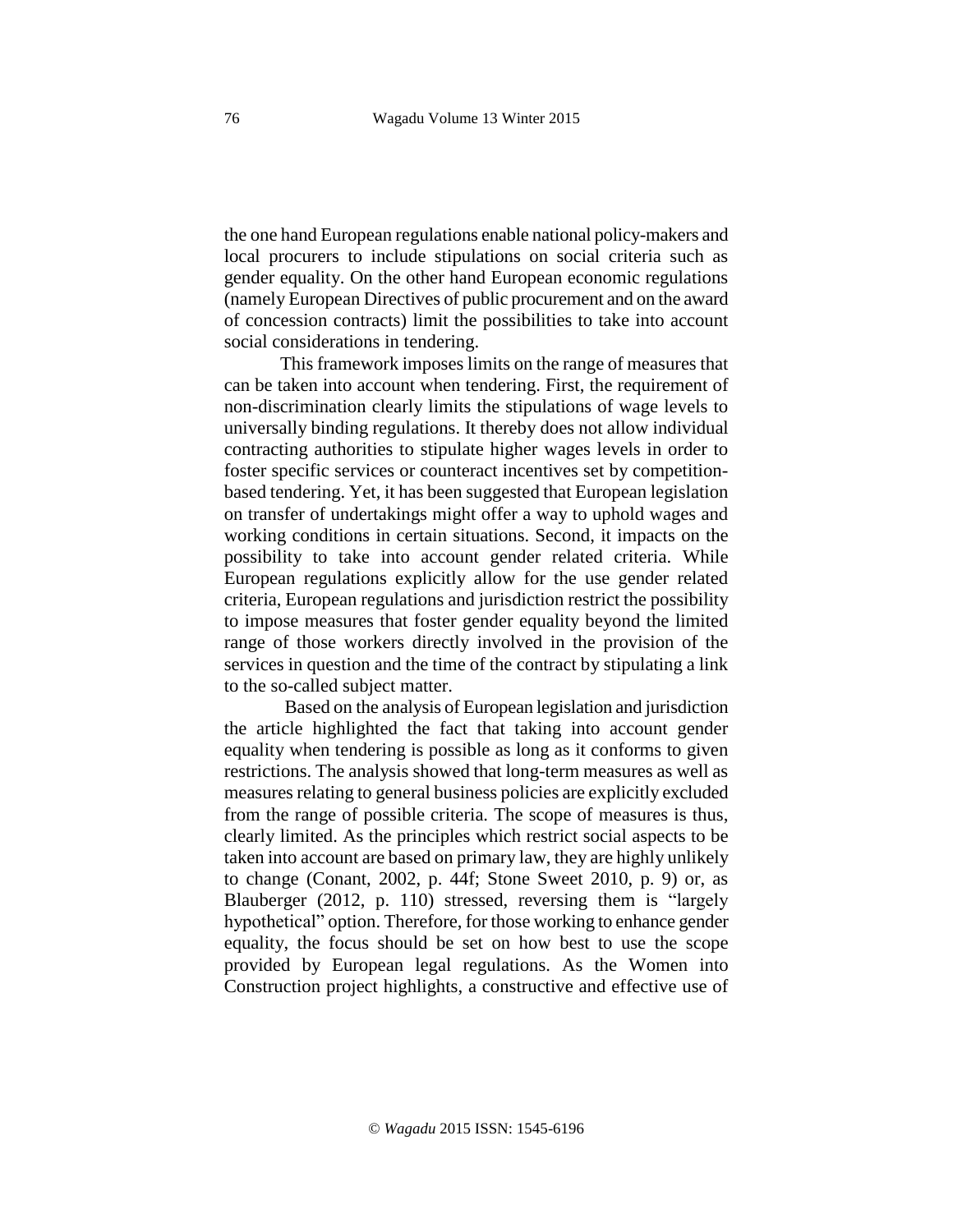public procurement to foster gender equality within the current framework is possible. The general possibility coupled with constraints imposed by European legislation also leads to a set of questions that should be addressed by further research. The (comparative) analysis of the transposition of European provision to domestic laws as well as to local practices seems to provide a promising field of study. Special emphasis should be given to the way that European regulations affect national policy-making on equal opportunities in public tendering, the impact of changing regulations on tendering practices (in different member states), and the impact of tendering practices on gender equality in the workplace in contracted services.

### **References**

- Arnould, J. (2003). Environmental criteria and the EC procurement directives: A note on the Concordia Bus Finland case. (Case Comment.) *Public Procurement Law Review* 2003(1), NA3-NA8.
- Arrowsmith, S. (2009). EC regime on public procurement. In K.V. Thai (Ed.), *International Handbook of Public Procurement* (pp. 251-90). Boca Raton: Taylor & Francis.
- Barnard, C. (2012). *EU employment law*. Oxford: Oxford University Press.
- Bell, G. & Fageda, X. (2007). Why do local governments privatize public services? A survey of empirical studies. *Local Government Studies*, 33(4), 517-534.
- Benedict, C. (2000) *Sekundärzwecke im Vergabeverfahren: Öffentliches Auftragswesen, seine teilweise Harmonisierung im EG/EU-Binnenmarkt und die Instrumentalisierung von Vergaberecht durch vergabefremde Aspekte*. Berlin: Springer.
- Blauberger, M. (2012). With Luxemburg in mind … the remaking of national policies in the face of ECJ jurisprudence. *Journal of European Public Policy,* 19(1), 109-126.
- Bode, I. (2009). On the Road to Welfare Markets: Institutional, Organizational, and Cultural Dynamics of a New European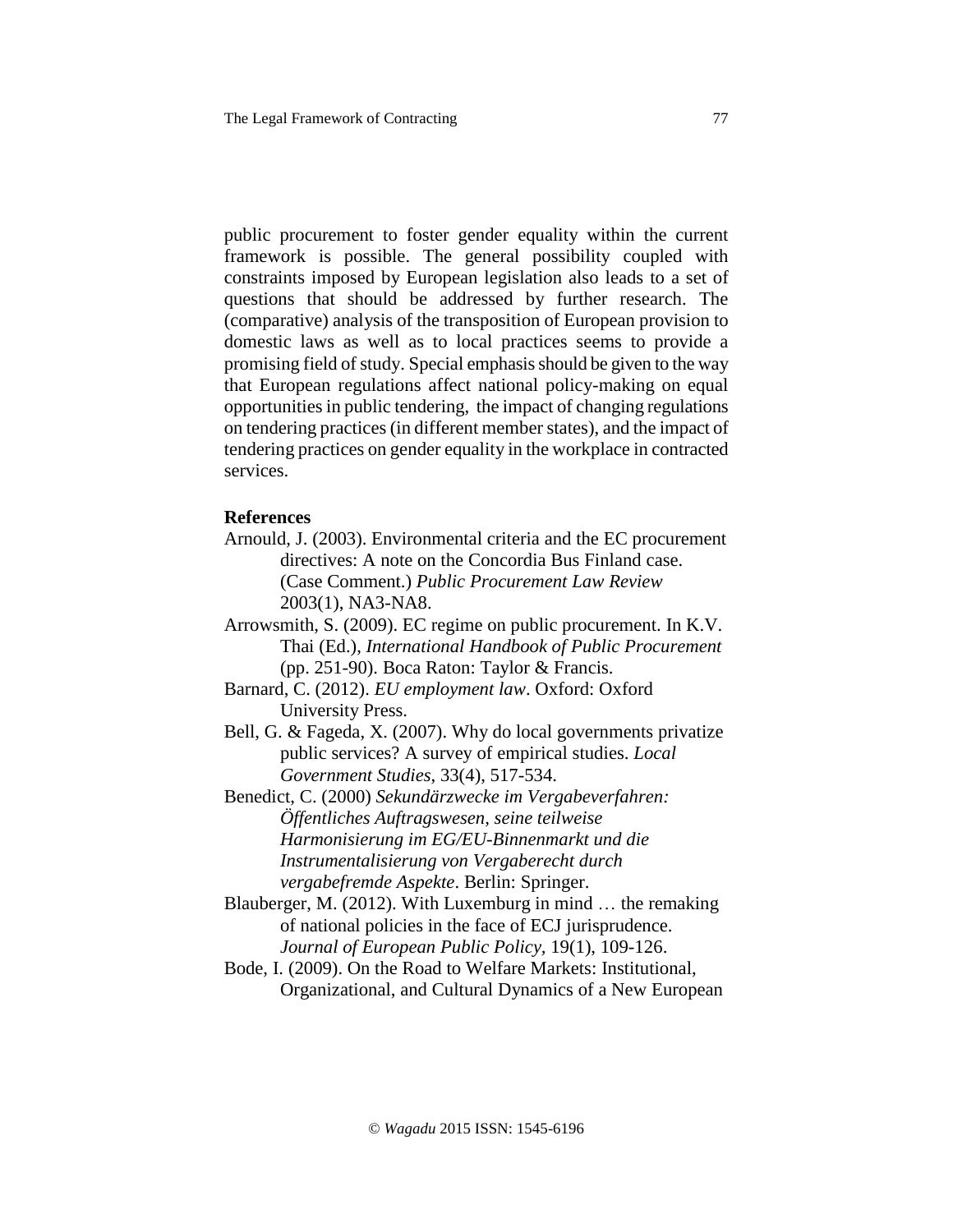Welfare State Settlement. In J.L. Powell & J. Hendricks (Eds.), *The Welfare State in Post-Industrial Society. A Global Perspective* (pp. 161–77). Heidelberg: Springer*.*

- Blauberger, M. (2012). With Luxemburg in mind … the remaking of national policies in the face of ECJ jurisprudence. *Journal of European Public Policy,* 19(1), 109-126.
- Bode, I. (2009). On the road to welfare markets: Institutional, organizational, and cultural dynamics of a new European welfare state settlement. In J.L. Powell & J. Hendricks (Eds.), *The welfare state in post-industrial society. A global perspective* (pp. 161–77). Heidelberg: Springer*.*
- Bovis, C. (2014). *Public-private partnerships in the European union.* New York: Routledge.
- Bovis, C. (2012). *EU public procurement law.* Northampton: Edward Elgar.
- Bovis, C. (1998). The regulation of public procurement as a key element of European economic Law. *European Law Journal*, 4(2), 220-242.
- Bruttel, O. (2005). *Contracting-out and governance mechanisms in the public employment service*. WZB Discussion Paper, No. SP I 2005-109. Retrieved from: https://www.econstor.eu/dspace/bitstream/10419/44013/1/5 01168788.pdf
- Burri, S. & Prechal, S. (2013). *EU gender equality law. Update 2013.* Retrieved from: http://goo.gl/uSYdJU

Conant, L. (2002). *Justice contained. Law and politics in the European Union*. Ithaca, NY: Cornell University Press.

- Council Directive 75/11/EEC of 10 February 1975 on the approximation of the laws of the member states relating to the application of the principle of equal pay for men and women [1975] OJ L 45/19.
- Council Directive 76/207/EEC of 9 February 1976 on the implementation of the principle of equal treatment for men and women as regards access to employment, vocational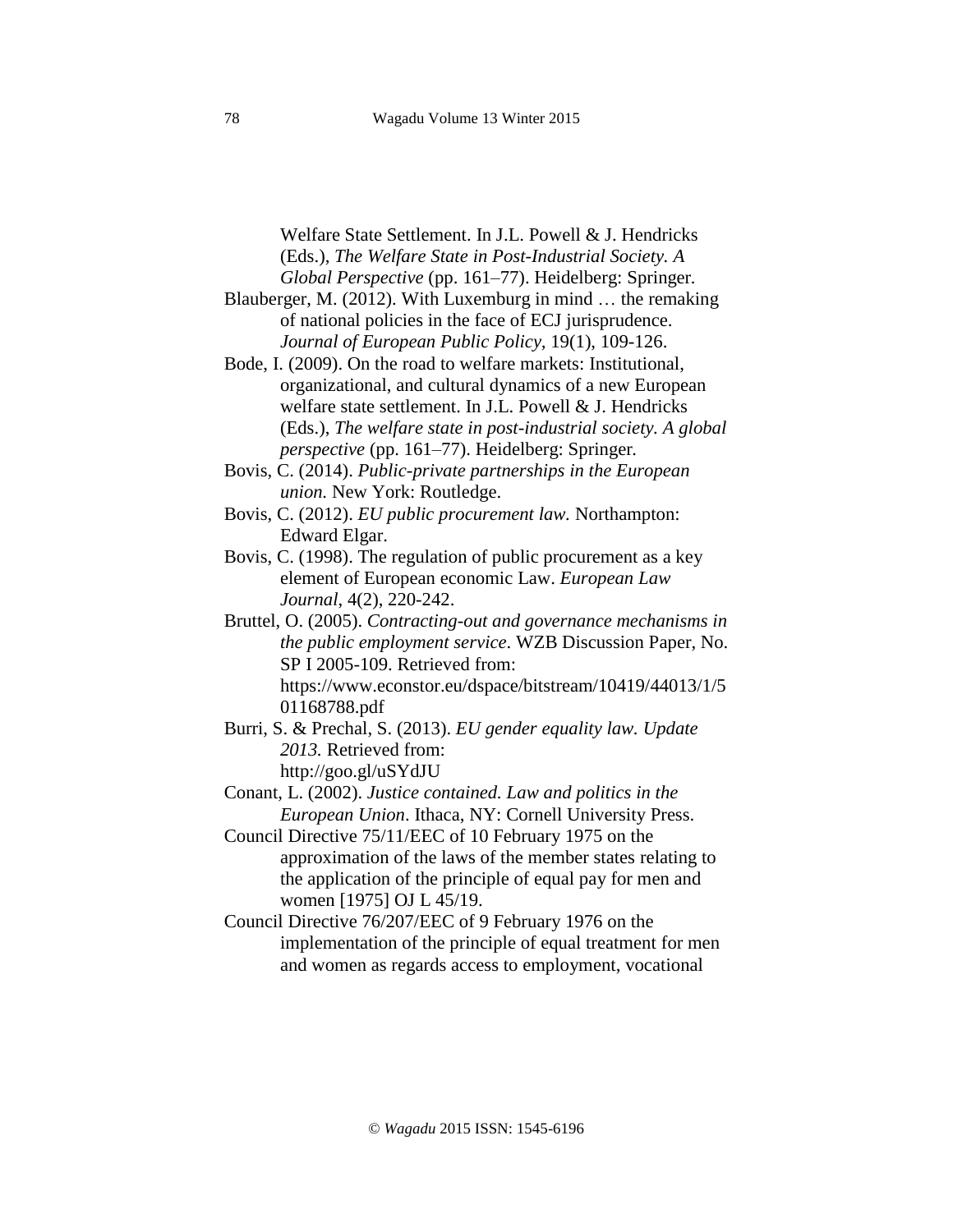training and promotion, and working conditions [1976] OJ L 39/40.

- Council Directive 79/7/EEC of 19 December 1978 on the progressive implementation of the principle of equal treatment for men and women in matters of social security [1979] OJ L 6/24.
- Council Directive 86/378/EEC of 24 July 1986 on the implementation of the principle of equal treatment for men and women in occupational social security schemes [1986] OJ L 225/40.
- Council Directive 86/613/EEC of 11 December 1986 on the application of the principle of equal treatment between men and women engaged in an activity, including agricultures, in a self-employed capacity, and on the protection of selfemployed women during pregnancy and motherhood [1986] OJ L369/56.
- Council Directive 89/391/EEC of 12 June 1989 on the introduction of measures to encourage improvements in the safety and health of workers at work [1989] OJ L 183/1.
- Council Directive 92/85/EEC on the introduction of measures to encourage improvements in the safety and health at work of pregnant workers and workers who have recently given birth or are breastfeeding [1992] OJ L 348/1.
- Council Directive 96/34/EC on the framework agreement on parental leave concluded by UNICE, CEEP and ETUC [1996] OJ L 145/4.
- Directive 2004/18/EC of the European parliament and of the council on the coordination of procedures for the award of public works contracts, public supply contracts, and public service contracts [2004] OJ L 134/114.
- Directive 2014/23/EU of the European parliament and of the council of 26 February 2014 on the award of concession contracts [2014] OJ L94/1.
- Directive 2014/24/EU of the European parliament and of the council of 26 February 2014 on public procurement and repealing directive 2004/18/EC [2014] OJ L94/65.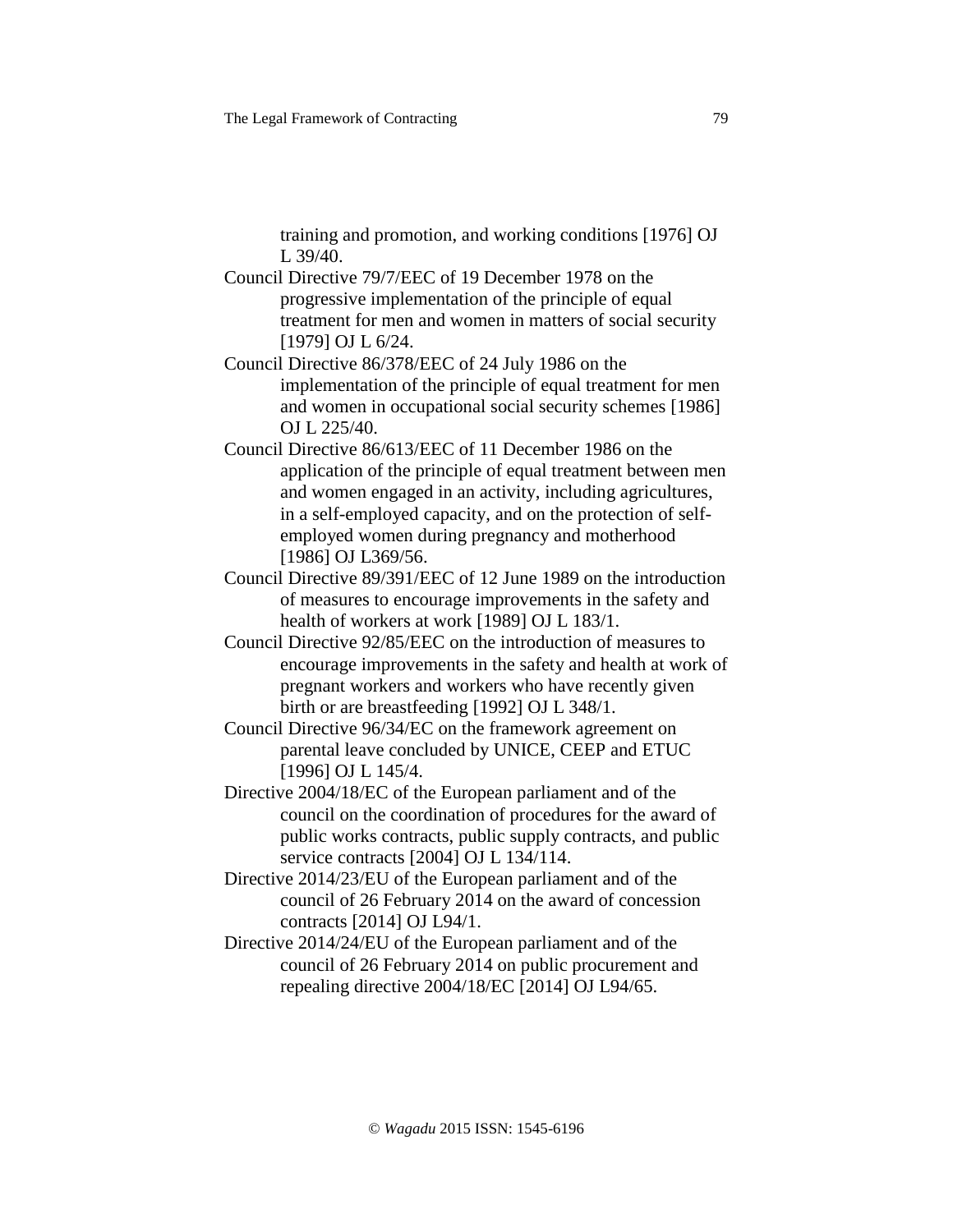Dischendorfer, M. (2004). The rules on award criteria under the EC procurement directives and the effect of using unlawful criteria: the EVN case. (Case Comment.) *Public Procurement Law Review*, 2004(3), NA74-84.

Equality and Human Rights Commission. (2014). *The invisible workforce: Employment practices in the cleaning sector. Findings Report*. Retrieved from: http://goo.gl/DYB8Vi

European Commission. (1996). *Communication from the commission. Incorporating equal opportunities for women and men into all community policies and activities COM (96) 67final*. Retrieved from: http://goo.gl/Y0o6tz

European Commission. (1985). *Completing the internal market. White paper from the commission to the European council (Milan, 28-29 June 1985)*. Retrieved from: http://europa.eu/documents/comm/white\_papers/pdf/com19 85\_0310\_f\_en.pdf.

European Court of Justice Case C-225/98 commission v. French Republic (Nord-Pas-de-Calais [2000] ECR I-7445.

- European Court of Justice Case C-274/09 Privater Rettungsdienst und Krankentransport Stadler against Zweckverband für Rettungsdienst und Feuerwehralarmierung Passau [2011] ECR I-01335.
- European Court of Justice Case C-448/01 EVN AG, Wienstrom GmbH against Republic of Austria [2003] ECR I-4527.
- European Court of Justice Case C-31/87 Gebroeders Beentjes BV v. State of the Netherlands [1989] ECR 4365.

European Court of Justice Case C-346/06 Dirk Rüffert, in his capacity as liquidator of the assets of Objekt und Bauregie GmbH & Co. KG vs Land Niedersachsen [2008] ECR I-01989.

- European Court of Justice: Case C‑549/13 Bundesdruckerei GmbH vs. Stadt Dortmund. [2014] Not yet published. ECLI:EU:C:2014:2235.
- European Court of Justice: Case-513/99 Concordia Bus Finland Oy Ab vs Helsingin Kaupunki [2002] ECR I-7213.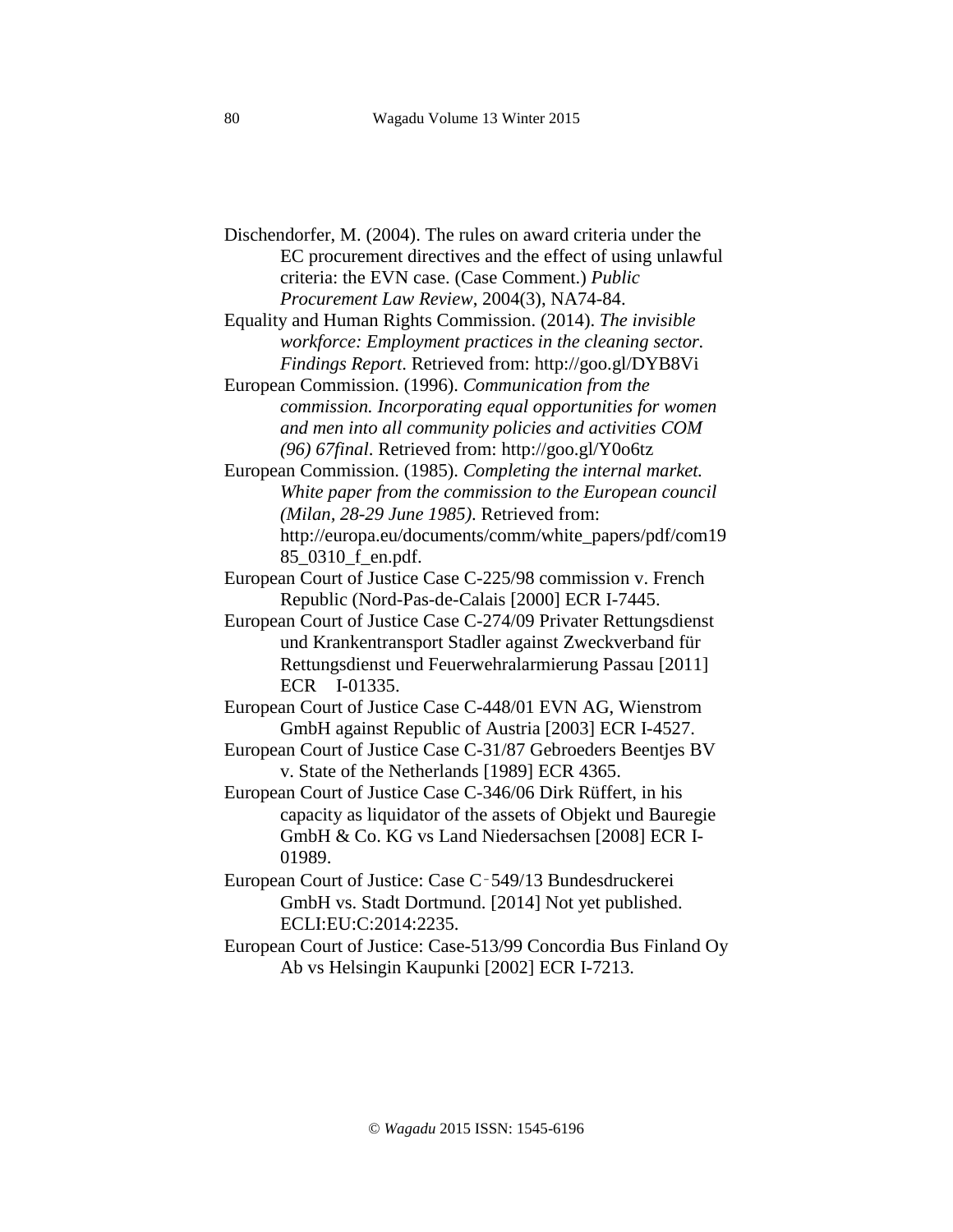European Parliament (1987). *Legislative Resolution embodying the opinion of the European Parliament on the proposal from the Commission of the European Communities to the Council for a directive amending Directive 77/62/EEC coordinating public supply contracts and deleting certain provision of Directive 80/767/EEC (first reading). Official Journal 14.9.1987, OJ C 246/84*. Retrieved from: http://goo.gl/enfvbQ

Hatzopoulos, V. (2012). *Regulating Services in the European Union*. Oxford: Oxford University Press.

Heinrich, C. J., Lynn, L. E. & Milward, H. B. (2009). A state of agents? Sharpening the debate and evidence over the extent and impact of the transformation of governance. *Journal of Public Administration Research and Theory* 20 (supl 1), i3 i19.

Hoskyns, C. (1992). The European community's policy on women in the context of 1992. *Women's Studies International Forum*, 15(1), 21–28.

- Jasper, U. & Freifrau von der Recke, B. (2010). Ausschreibungspflicht sozialer Dienstleistungen – Kostendruck versus Qualität? In *Kirche & Recht. Zeitschrift für die kirchliche und staatliche Praxis*, 1/2010, 105-112.
- Klein, U. (2013). *Geschlechterverhältnisse, Geschlechterpolitik und Gleichstellungspolitik in der Europäischen Union*. Wiesbaden: Springer.
- Lane, J.-E. (2000). *New public management.* London/ New York: Routledge.
- Lewalter, S. (2013). "Nicht ohne Gleichstellung!" Absicherung von Gleichstellungsverpflichtungen bei Privatisierung öffentlicher Einrichtungen. Retrieved from: http://goo.gl/KnsWWu
- Lombardo, E. (2003). EU gender policy: Trapped in the 'Wollstonecraft Dilemma'? *The European Journal of Women's Studies*, 10(2), 159–180.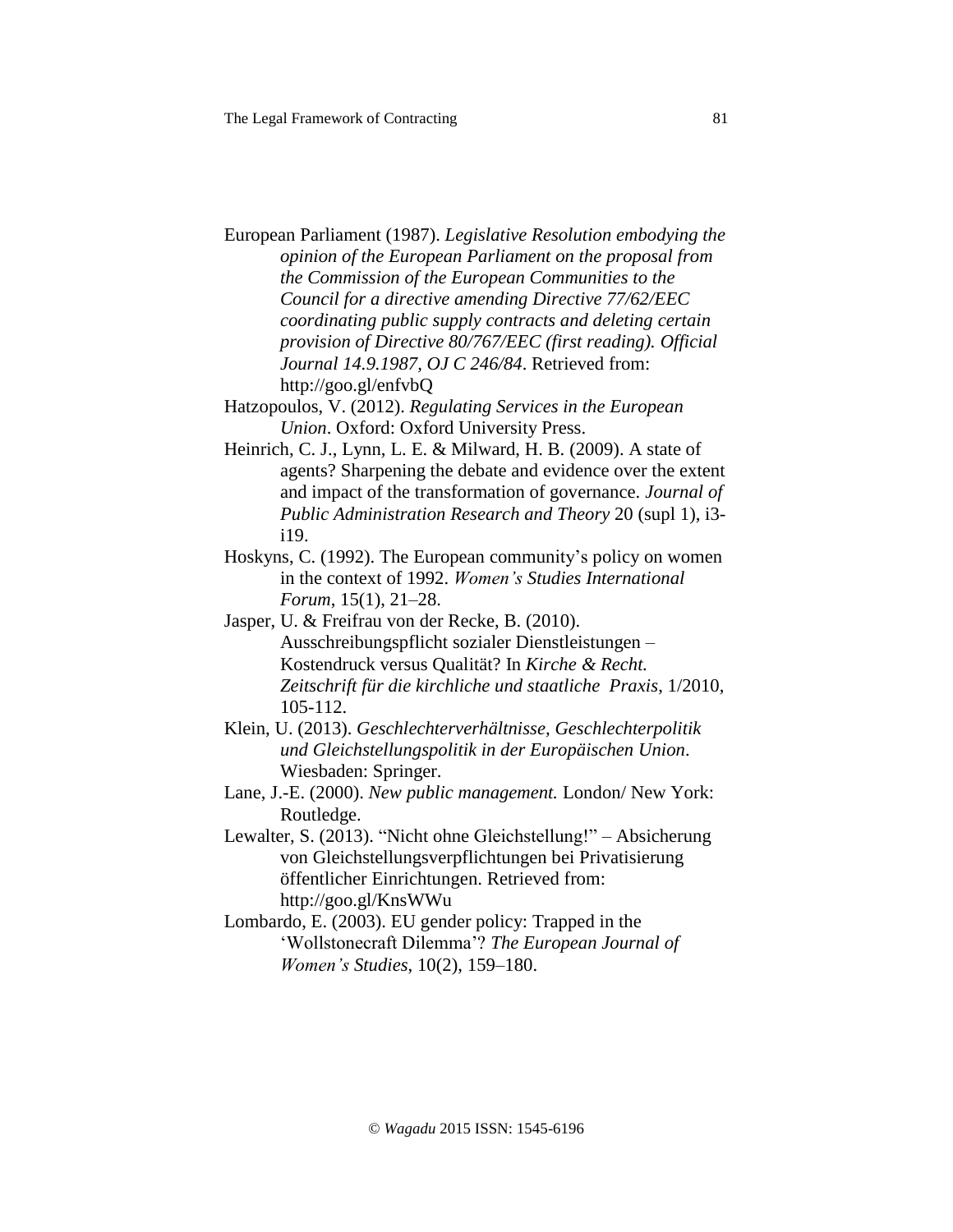- McCrudden, C. (2007). *Buying social justice. Equality, government procurement, & legal change*. Oxford: Oxford University Press.
- McGowan, D. (2011). Concessions: rescue, risk and remuneration – a note on Privater Rettungsdienst und Krankentransport Stadler vs Zweckverband für Rettungsdienst und Feuerwehralarmierung Passau (C-274/09). (Case Comment.) *Public Procurement Law Review,* 2011, 4, NA128-131.
- Otting, O. (2008). Compulsory social standards for public works contracts as a restriction on the freedom to provide services: Dirk Ruffert v Land Niedersachsen (Case-346/06). (Case Comment.) *Public Procurement Law Review,* 2008, 5, NA193-196.
- Pollitt, C. & Bouckaert, G. (2011). *Public management reform. A comparative analysis: New public management, governance, and the neo-Weberian State*. Oxford: Oxford University Press.
- Rolfstam, M. (2009). Public procurement as an innovation policy tool: The role of institutions. *Science and Public Policy*, 35(5), 349–360.
- Rubery, J. (2013). Public sector adjustment and the threat to gender equality. In D. Vaughan-Whitehead (Ed.)*, Public sector shock. The impact of policy retrenchment in Europe* (pp. 43-83). Cheltenham: Edward Elgar Publishing.
- Sack, D. (2014). Rekommunalisierung als neuer Trend? Zwischen Privatisierungserfahrungen, direkter Demokratie und Haushaltskonsolidierung. *Gesellschaft. Wirtschaft. Politik*, 3/2014, 339-350.
- Sack, D. And E.K. Sarter. (2015). Öffentliche Aufträge und sozialpolitische Ziele. *Gesellschaft. Wirtschaft. Politik*, 3/2015, 369-380.
- Sarter, E.K., D. Sack, and S. Fuchs. (2014). Public procurement as social policy? An introduction to social criteria in public procurement in Germany. Working Paper Series